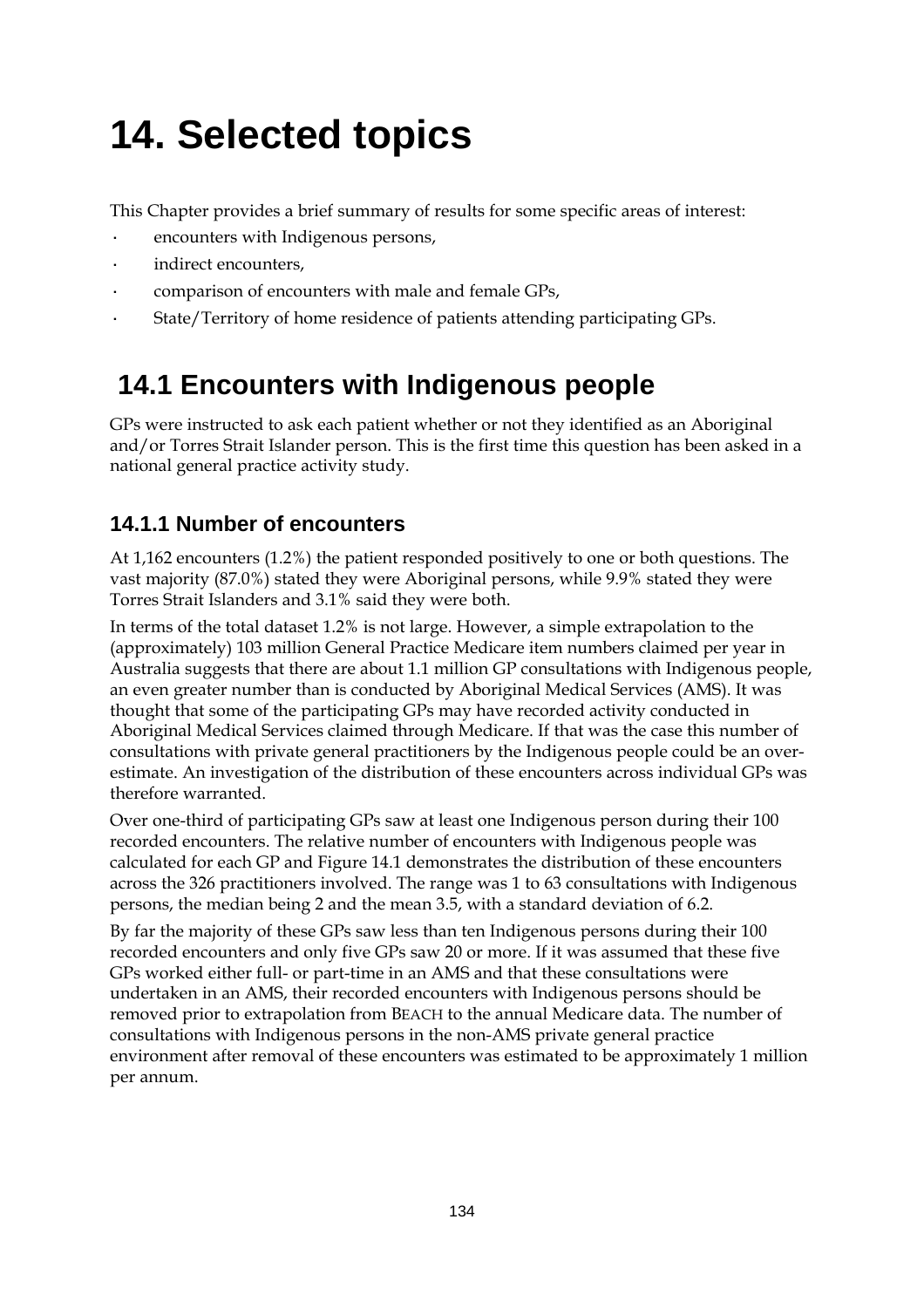

### 14.1.2 Age-sex distribution of Indigenous persons at encounter

The age-sex distribution of these patients is presented in Figure 14.2. While the patient was male at 43.7% of encounters, paralleling the result for the total dataset (42.3%, Table 6.1), the age distribution of these patients differed markedly from that of all patients at encounter.

Overall, Indigenous patients were younger, almost 30% being children aged less than 15 years (compared with 15.8% in the total dataset, Figure 6.1). While the proportion of persons aged 15-24 years was also greater than in the total database, the major differences were the very high proportion of Indigenous men and women aged 25-44 years (34.1% compared with 26.0% in the total dataset), the lesser proportion in the 45-64 years age group (17.8% compared with 24.4%) and the very small proportion of older persons (5.4%) aged 65 years or more (compared with 24.0%).

#### $14.1.3$ **Other patient characteristics**

Other characteristics of this group also differed from those of all patients. Over 80% held a health care card (compared with 47.3% in the total sample), less than 1% held a Department of Veterans' Affairs card (compared with 3.4% in the total data) and 15.2% were new to the practice (compared with 9.2% of all encounters). (Results not presented.)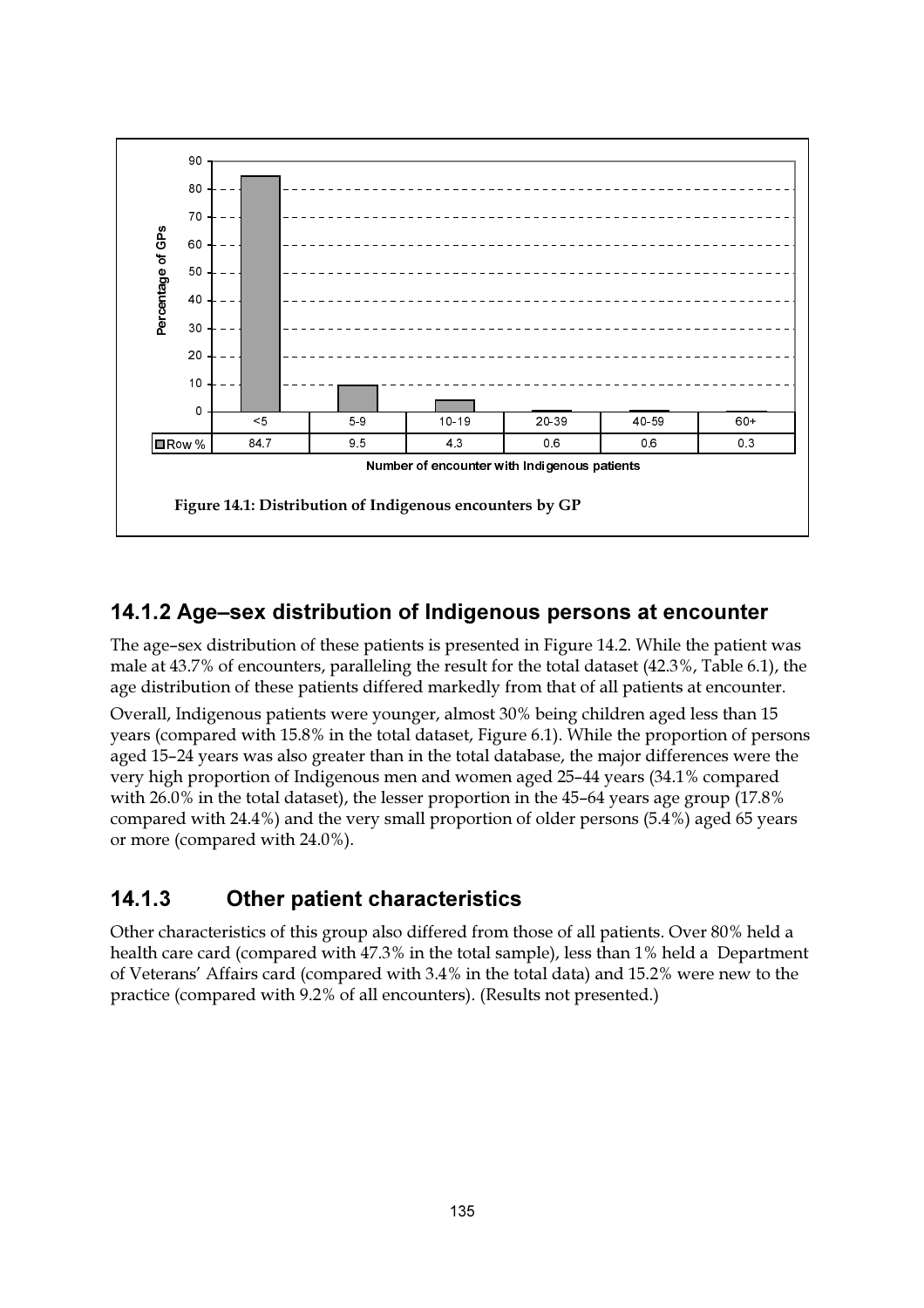

### 14.1.4 Geographic location

The GPs were asked to record the postcode of the patient's home residence at each encounter. After missing data were removed  $(n=38)$  the postcodes were classified according to State and by the Rural, Remote and Metropolitan Area (RRMA) classification.

### **Distribution by State/Territory**

The distribution of Indigenous patient residence by State is presented in Figure 14.3 and compared with the distribution of residence for non-Indigenous persons. One-third of the Indigenous patients resided in Queensland and almost as many resided in New South Wales (28.5%). Over 10% lived in each of South and Western Australia and there was only a small proportion living in each of the other States and Territories. The comparative data for non-Indigenous people demonstrate that the relative proportion of Indigenous patients seen by GPs in Queensland, South Australia, Western Australia and the Northern Territory was high, while the relative proportion seen in Victoria was very low.

### **Distribution by RRMA**

In Figure 14.4, RRMA distribution of the patient postcode of residence for the Indigenous persons consulting GPs in this study is compared with the RRMA distribution for non-Indigenous persons. Over 40% of these Indigenous patients lived in capital cities, a lesser proportion than for non-Indigenous patients (67.7%). Indigenous persons were more likely than non-Indigenous persons to reside in small, large and other rural areas and about one in ten lived in remote centres, other remote areas or offshore. Non-Indigenous persons living in remote areas represented only 1.2% of all non-Indigenous patients consulting participating GPs.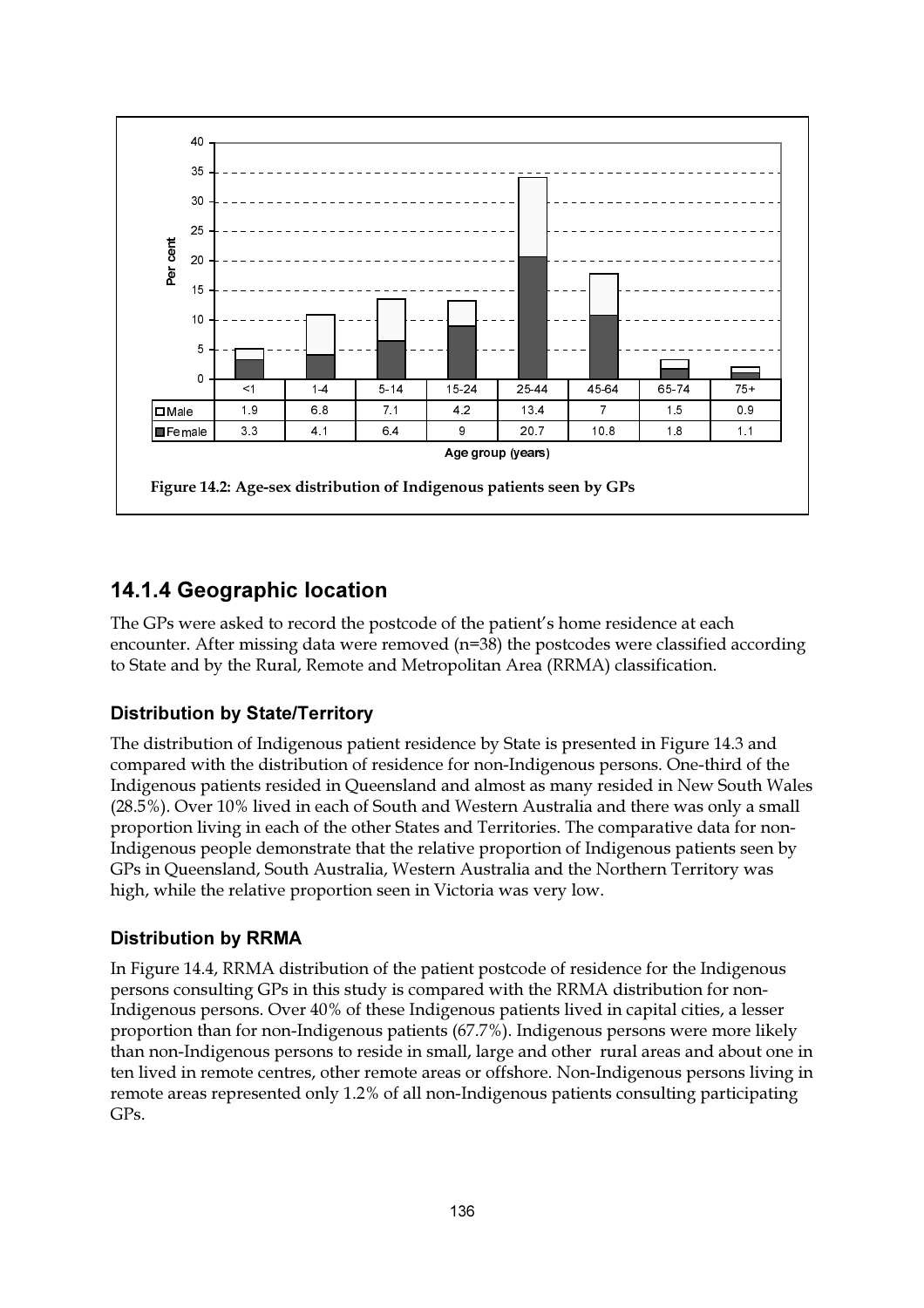

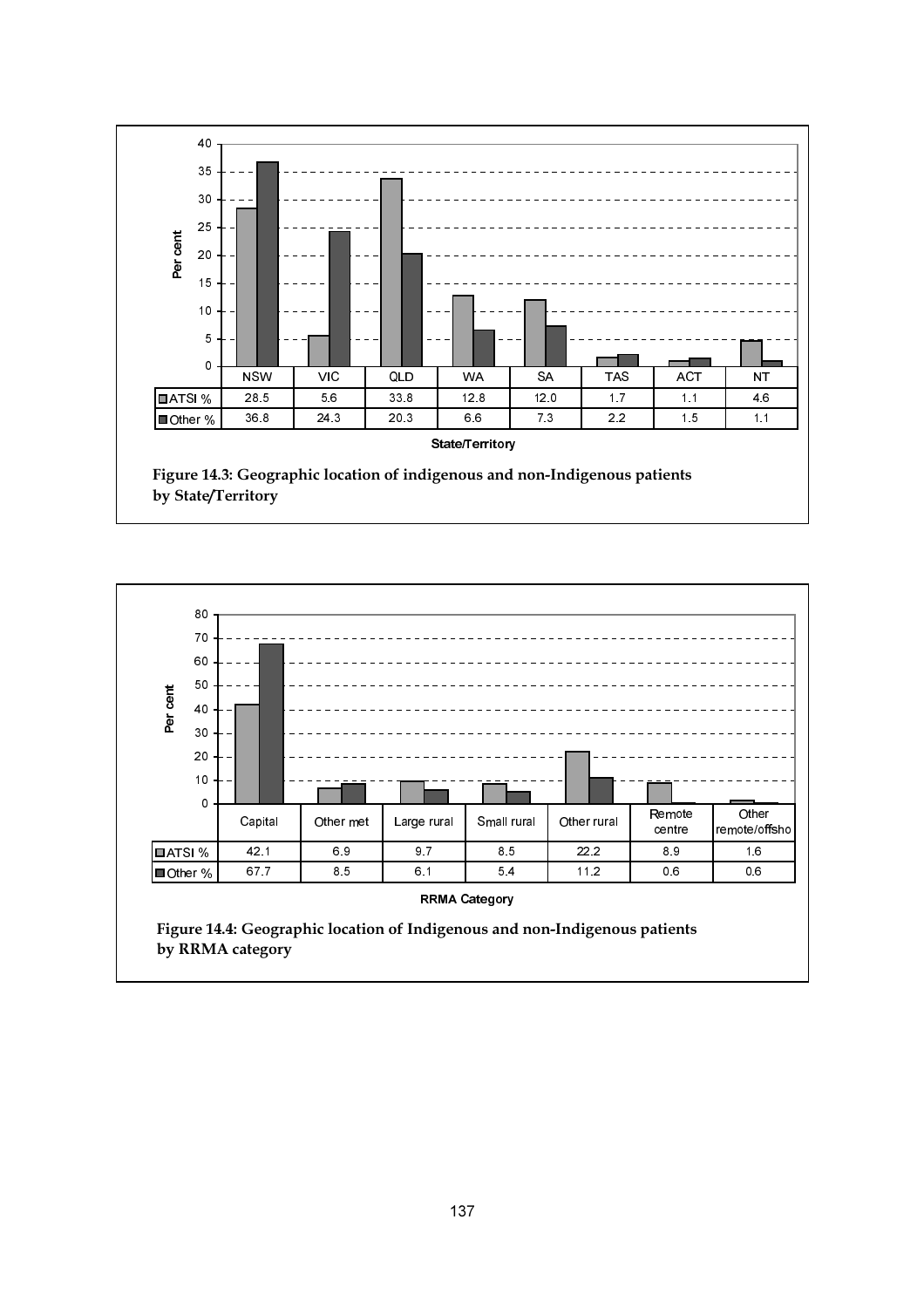### **14.1.5 Nature of morbidity managed**

### **Problems managed by ICPC-2 chapter**

The distribution of the problems managed in encounters with Indigenous people is presented in terms of ICPC-2 chapters and compared with the distributions for all encounters in Table 14.1. Due to the relatively small sample size the confidence intervals around the results for Indigenous people are broad and in most cases this rendered any differences in the two distributions of no statistical significance. The exception was the relative rate of management of problems associated with the circulatory system which arose at a rate of 10.0 per 100 encounters, a significantly lower rate than in the total dataset (16.1 per 100). Other differences of interest (although not statistically significant) included the high relative rate of management of problems related to pregnancy and family planning (7.4 per 100 encounters compared with 4.9). In contrast the relative frequency of problems associated with the eye, and with the female and the male genital systems was somewhat lower than that of the total BEACH population (Table 14.1).

|                             |                                        | Indigenous encounters |            | <b>All encounters</b>                    |            |            |  |
|-----------------------------|----------------------------------------|-----------------------|------------|------------------------------------------|------------|------------|--|
| <b>Problems Managed</b>     | Rate per 100 encs<br>$(N=1,163)^{(a)}$ | 95% LCI               | 95%<br>UCI | Rate per 100 encs<br>$(N=140,824)^{(a)}$ | 95%<br>LCI | 95%<br>UCI |  |
| Respiratory                 | 28.0                                   | 22.8                  | 33.1       | 24.3                                     | 23.6       | 25.0       |  |
| Skin                        | 16.5                                   | 10.2                  | 19.2       | 16.5                                     | 16.0       | 17.0       |  |
| Musculoskeletal             | 13.0                                   | 9.4                   | 16.6       | 16.9                                     | 16.3       | 17.5       |  |
| General & unspecified       | 11.7                                   | 7.3                   | 16.2       | 13.2                                     | 12.7       | 13.7       |  |
| <b>Digestive</b>            | 11.2                                   | 7.3                   | 15.1       | 10.2                                     | 9.9        | 10.5       |  |
| Psychological               | 10.6                                   | 5.7                   | 15.5       | 10.5                                     | 10.0       | 11.0       |  |
| Circulatory                 | 10.0                                   | 5.8                   | 14.1       | 16.1                                     | 15.4       | 16.8       |  |
| Endocrine & metabolic       | 9.0                                    | 4.9                   | 13.2       | 8.8                                      | 8.4        | 9.2        |  |
| Pregnancy & family planning | 7.4                                    | 2.2                   | 12.6       | 4.1                                      | 3.7        | 4.4        |  |
| Ear                         | 7.0                                    | 2.0                   | 12.0       | 4.9                                      | 4.7        | 5.1        |  |
| Neurological                | 4.4                                    | 0.0                   | 10.0       | 4.0                                      | 3.8        | 4.2        |  |
| Female genital system       | 4.0                                    | 0.7                   | 7.4        | 6.3                                      | 5.9        | 6.6        |  |
| Urology                     | 2.7                                    | 0.0                   | 6.6        | 2.8                                      | 2.7        | 3.0        |  |
| Eye                         | 1.9                                    | 0.0                   | 7.1        | 2.8                                      | 2.7        | 3.0        |  |
| <b>Blood</b>                | 1.6                                    | 0.0                   | 5.9        | 1.7                                      | 1.5        | 1.9        |  |
| Social problems             | 1.0                                    | 0.0                   | 21.0       | 0.8                                      | 0.6        | 0.9        |  |
| Male genital system         | 0.8                                    | 0.0                   | 14.6       | 1.4                                      | 1.3        | 1.5        |  |
| Total problems              | 138.8                                  | 132.9                 | 144.8      | 145.3                                    | 143.5      | 147.2      |  |

#### **Table 14.1: Distribution of problems managed by ICPC-2 chapter**

(a) Figures do not total 100 as more than one problem can be managed at each encounter

*Note:* Abbreviations: Encs – encounters, UCI – Upper confidence interval, LCI – Lower confidence interval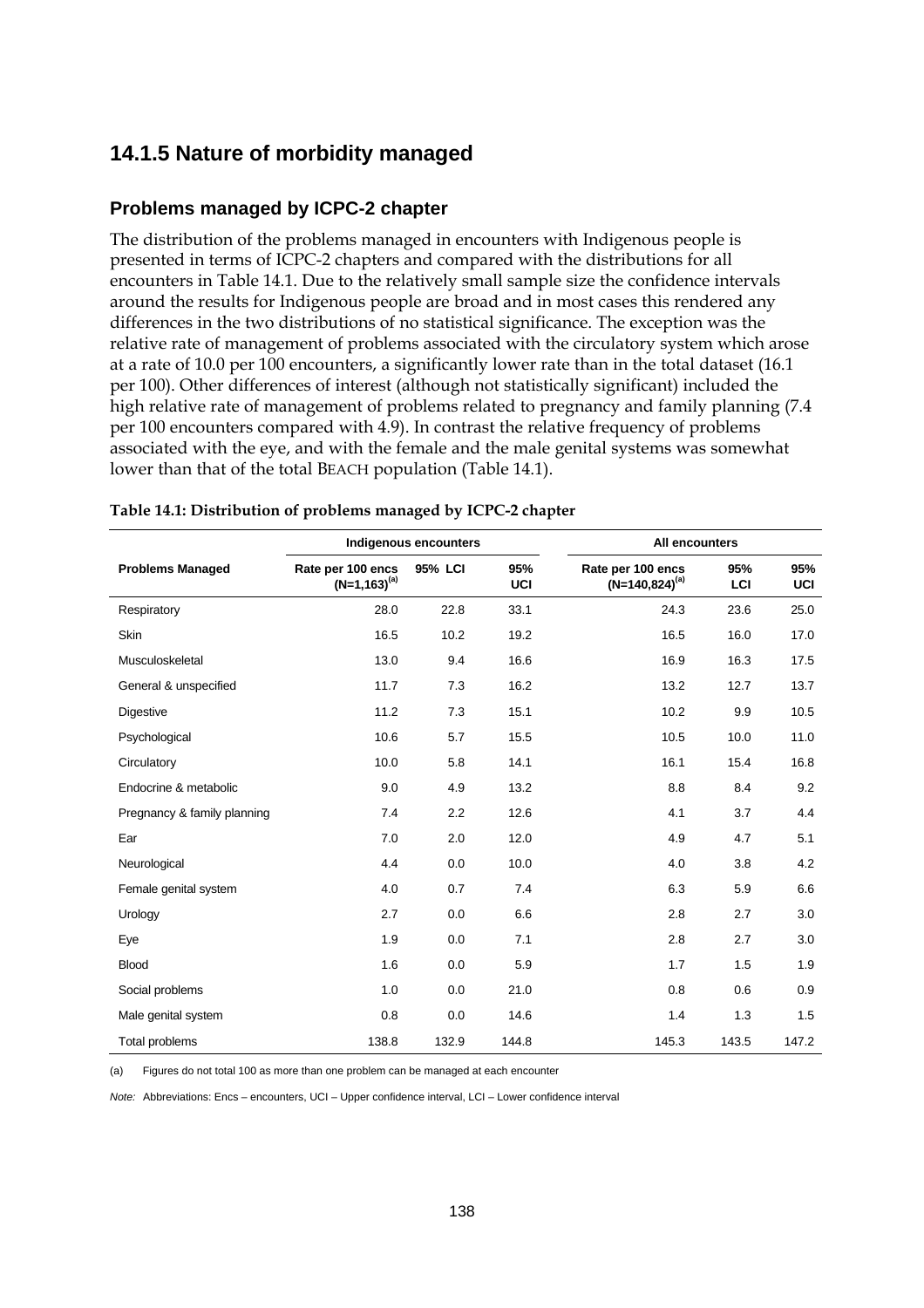### **The most frequent individual problems managed**

The ten most frequently managed problems at encounters with Indigenous people are listed in decreasing order of frequency in Table 14.2 with comparative results for the total dataset. Although the wide confidence intervals generated by the small sample size rendered none of the differences statistically significant, some interesting patterns emerged. The relative rate of respiratory problems as a whole was earlier demonstrated to be slightly higher at encounters with Indigenous people (28 per 100 encounters compared with 24 in the total dataset). However the differences in relative rates for the more frequent individual respiratory problems were very large. For example, URTI was managed at a rate of 9 per 100 encounters in this sub-group compared with 6.8 in the total dataset. The rate of acute bronchitis was also high (5.1 compared with 3.3) as was asthma (4.5 compared with 3.2) and tonsillitis. Diabetes was managed at almost double the overall rate (5.1 compared with 2.6). In contrast hypertension was far less frequently managed (4.3 compared with 8.3 per 100 encounters) as were immunisation/vaccination and depression.

|                                | Indigenous encounters                           |            |            | All encounters                                    |            |            |  |  |
|--------------------------------|-------------------------------------------------|------------|------------|---------------------------------------------------|------------|------------|--|--|
| Problem managed                | Rate per 100 encs <sup>(a)</sup><br>$(N=1,614)$ | 95%<br>LCI | 95%<br>UCI | Rate per 100 encs <sup>(a)</sup><br>$(N=140,824)$ | 95%<br>LCI | 95%<br>UCI |  |  |
| <b>URTI</b>                    | 9.0                                             | 2.5        | 15.4       | 6.8                                               | 6.4        | 7.3        |  |  |
| Acute bronchitis/bronchiolitis | 5.1                                             | 0.0        | 10.4       | 3.3                                               | 3.0        | 3.6        |  |  |
| Diabetes*                      | 5.1                                             | 0.2        | 9.9        | 2.6                                               | 2.4        | 2.7        |  |  |
| Acute otitis media/myringitis  | 4.6                                             | 0.0        | 9.4        | 1.8                                               | 1.6        | 2.0        |  |  |
| Asthma                         | 4.5                                             | 0.5        | 8.6        | 3.2                                               | 3.0        | 3.4        |  |  |
| Hypertension*                  | 4.3                                             | 0.0        | 9.9        | 8.3                                               | 7.8        | 8.7        |  |  |
| Pre/post natal check-up*       | 4.0                                             | 0.0        | 10.8       | 1.0                                               | 0.7        | 1.4        |  |  |
| Immunisation all*              | 3.2                                             | 0.0        | 9.6        | 5.2                                               | 4.7        | 5.7        |  |  |
| Depression*                    | 2.7                                             | 0.0        | 7.3        | 3.5                                               | 3.3        | 3.7        |  |  |
| Tonsillitis*                   | 2.6                                             | 0.0        | 9.3        | 1.5                                               | 1.3        | 1.6        |  |  |

**Table 14.2: Most frequent individual problems managed**

Includes multiple ICPC-2 or ICPC-2 PLUS codes (see Appendix III)

*Note:* Abbreviations: Encs - encounters, UCI - Upper confidence interval, LCI – Lower confidence interval, NOS – Not otherwise specified

### **14.1.6 Conclusion**

This brief summary of the characteristics of Indigenous people who visited GPs participating in BEACH and the outline of the morbidity managed provides an indication of the health services provided to the Indigenous population by private general practitioners. The AIHW recently published a report about the health of this community but these results were not available at the time(ABS 1999). The estimates of the total number of private general practice consultations with Indigenous people in Australia suggest that, outside the Aboriginal Medical Services, GPs have an important role in the care of the Indigenous population. In any assessment of the health of the Indigenous population these services must be considered.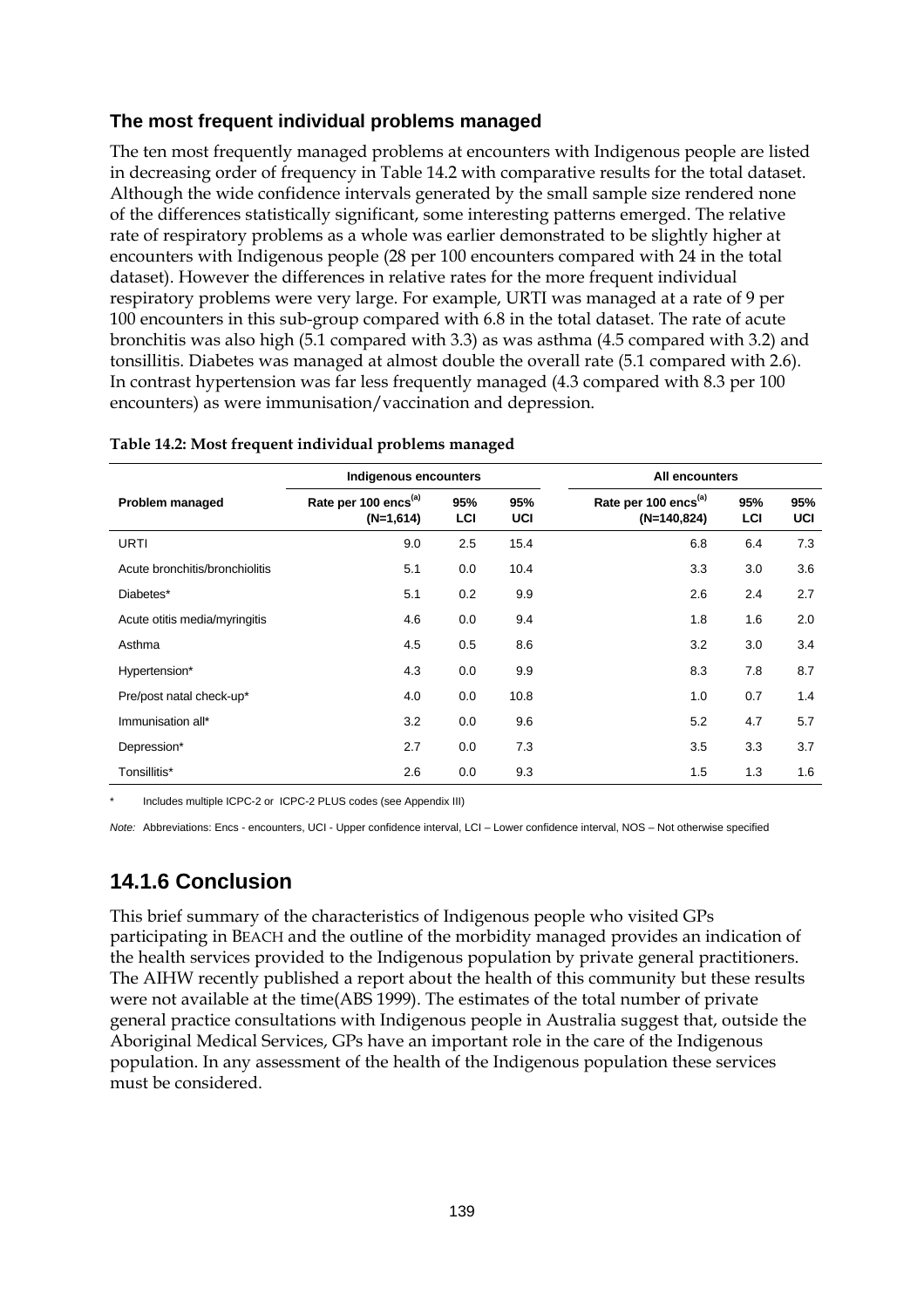## **14.2 Indirect encounters**

This is the first time data about indirect GP–patient encounters have been collected in a national general practice activity survey. Indirect services are those which occur when GPs take a telephone call from a patient (e.g. asking for advice) or receive a call or message requesting a service such as a repeat prescription. As they have not seen the patient they do not receive any government benefits for these services.

## **14.2.1 Services provided at indirect encounters**

There were 3,024 indirect encounters, representing 3.1% of all encounters. At least one indirect encounter was recorded by more than two-thirds (n=636) of participating GPs. More than one service type could be provided at these encounters (e.g. a prescription and a referral) but at most only one service was involved, 3,096 services being provided at a rate of 102 per 100 indirect encounters (Table 14.3).

The most common clinical service resulting from these encounters was a prescription (55.2 per 100 indirect encounters). Services other than prescriptions, referrals and certificates ('Other') were also provided relatively frequently (29.8 per 100 encounters) and these would include advice about treatment of a problem. Referrals were provided at a rate of 13.5 and certificates at a rate of 3.8 per 100 indirect contacts recorded.

| Service provided | Number of<br>encs | Rate per 100<br>indirect encs <sup>(a)</sup> | 95% LCI   | <b>95% UCI</b>  |
|------------------|-------------------|----------------------------------------------|-----------|-----------------|
| Prescription     | 1,670             | 55.2                                         | 51.8      | 58.6            |
| Referral         | 409               | 13.5                                         | 11.5      | 15.6            |
| Certificate      | 115               | 3.8                                          | 0.9       | 6.7             |
| Other            | 902               | 29.8                                         | 26.3      | 33.3            |
| <b>Total</b>     | 3,024             | 114.8                                        | $\cdot$ . | $\cdot$ $\cdot$ |
|                  |                   |                                              |           |                 |

|  |  | Table 14.3: Services provided at indirect encounters |
|--|--|------------------------------------------------------|
|  |  |                                                      |

(a) Figures do not total 100 as more than one service can be provided at each encounter.

*Note:* Abbreviations: Encs – encounters, UCI – Upper confidence interval, LCI – Lower confidence interval

### **14.2.2 Age–sex distribution of patients**

The age–sex distribution of patients involved in indirect encounters is graphically presented in Figure 14.5. Women were slightly over-represented at these encounters, 61.3% being female compared with 57.7% at all encounters. Young people were least likely to have indirect encounters and the proportion of patients aged between 25 and 44 years was not different to that of all encounters. However, women aged between 45 and 64 years were over-represented in indirect encounters (17% compared with 14% at all encounters), as were elderly women (13% compared with 7%).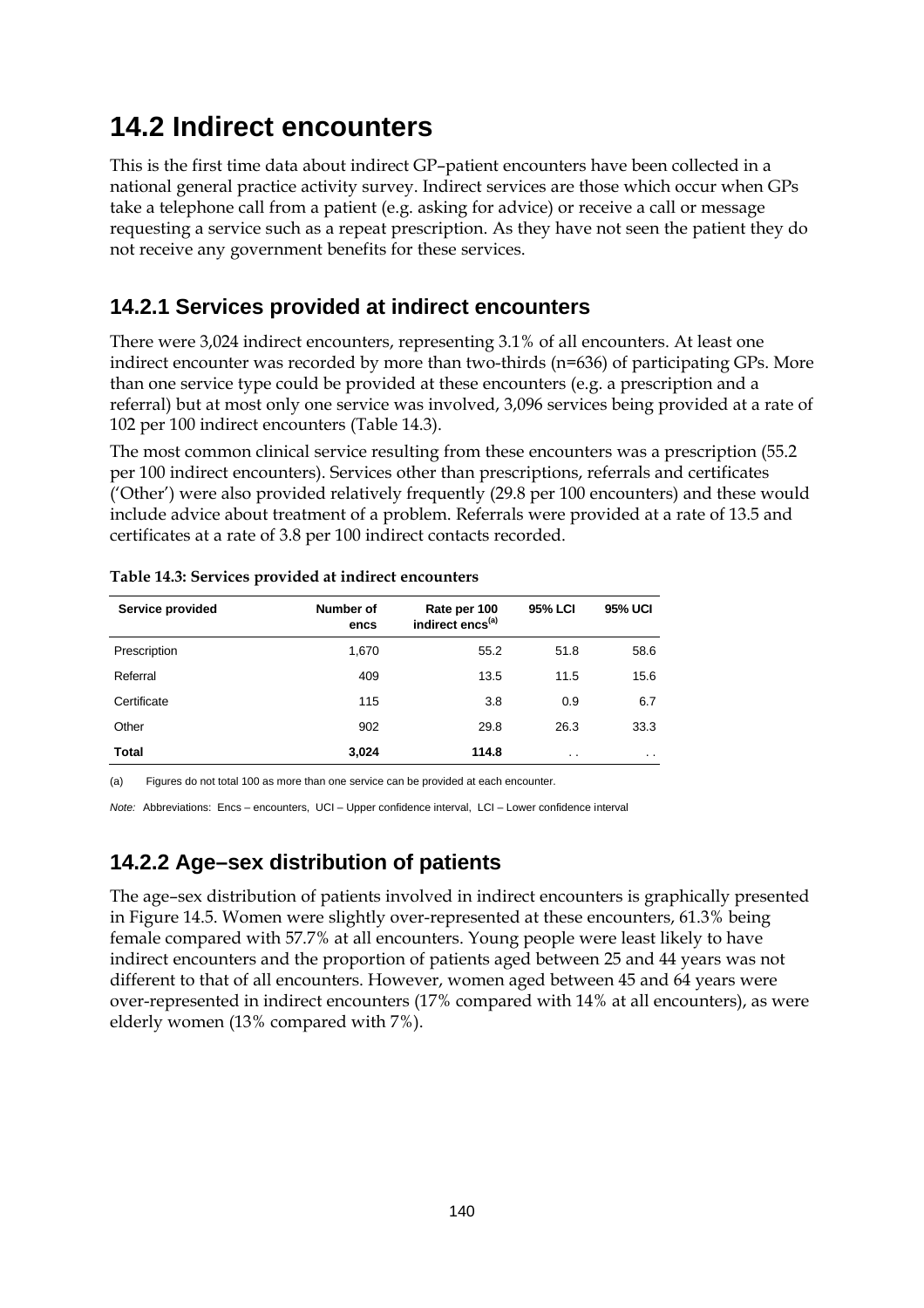

### 14.2.3 Problems managed at indirect encounters

For the majority of indirect encounters only one problem was managed. There were 3,474 problems managed a rate of 115 per 100 encounters, significantly less than average (145 per 100). Of those problems for which the status was specified (n=2,099), 18% were said to be new to the patient (compared with 38% of all problems). These new cases may well be those associated with 'other' services such as advice about self-management of an acute problem.

The ten problems most often managed at indirect encounters are listed in order of frequency in Table 14.4 and their relative frequency is compared with that in the total dataset.

As with the earlier analysis of encounters with Indigenous persons the relatively small sample size for indirect encounters resulted in wide confidence intervals even for the more frequent events and this rendered the majority of differences between morbidity managed at indirect encounters and that managed at all encounters statistically insignificant. The exception was the relative frequency of 'prescription', the most common label used by GPs to describe the problem under management at indirect encounters (6.1 per 100 encounters compared with 1.4 per 100 total encounters). With the exception of immunisation/vaccination which would logically be associated with a need for a prescription to be filled prior to presenting for its administration, the other frequently managed problems were chronic in nature. They included hypertension, asthma, osteoarthritis, depression, sleep disturbance, and anxiety.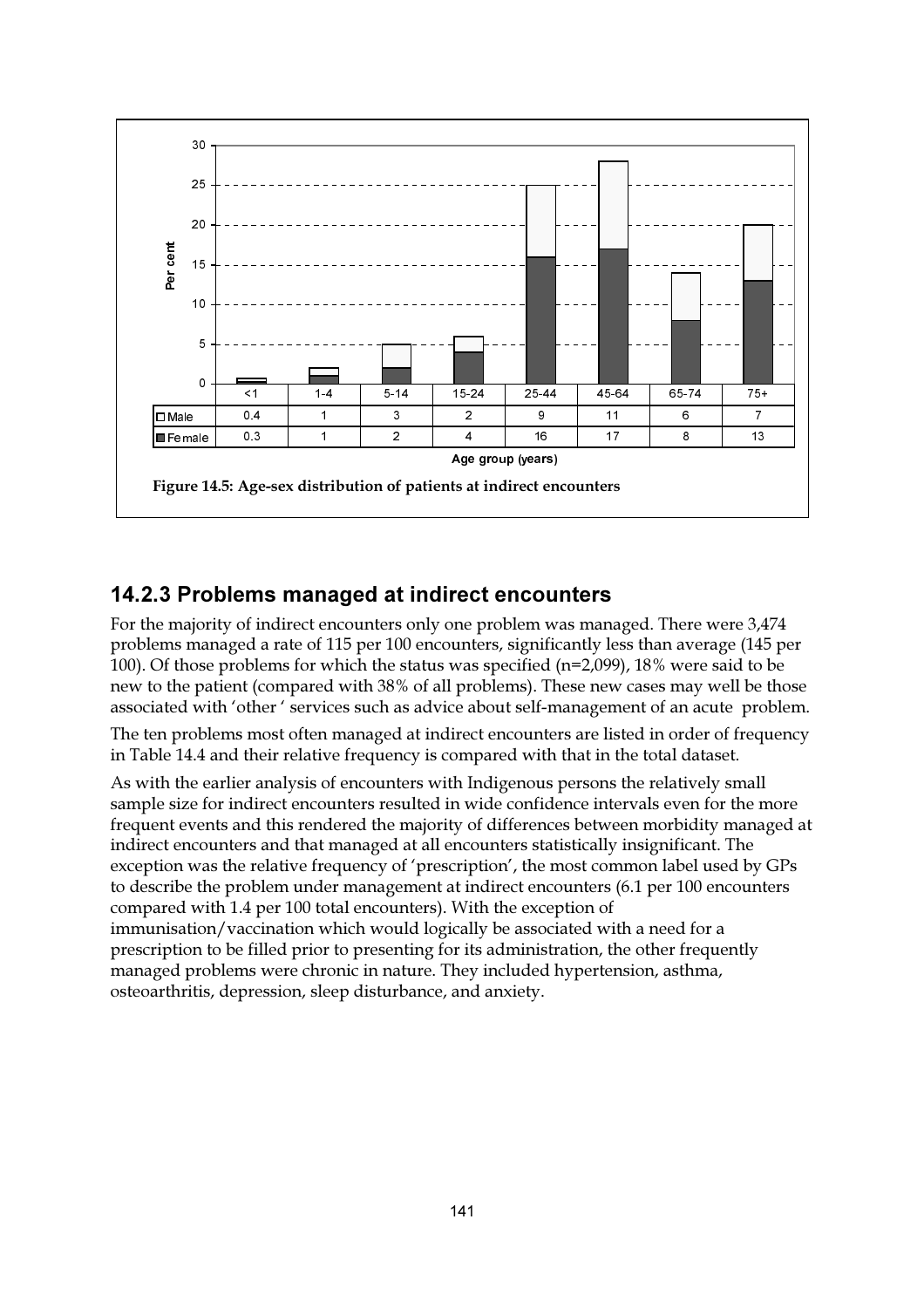|                       | <b>Indirect encounters</b> |                     |                                           |            | All encounters |                                               |            |                      |
|-----------------------|----------------------------|---------------------|-------------------------------------------|------------|----------------|-----------------------------------------------|------------|----------------------|
| Problem<br>managed    | <b>Number</b>              | % total<br>problems | Rate per<br>100 encs $(a)$<br>$(N=3,025)$ | 95%<br>LCI | 95%<br>UCI     | Rate per<br>100 $encs^{(a)}$<br>$(N=140,824)$ | 95%<br>LCI | 95%<br>UCI           |
| Prescription all*     | 210                        | 6.1                 | 7.0                                       | 2.5        | 11.4           | 1.4                                           | 1.1        | 1.7                  |
| Hypertension*         | 168                        | 4.9                 | 5.6                                       | 2.7        | 8.4            | 8.3                                           | 7.8        | 8.7                  |
| Depression*           | 100                        | 2.9                 | 3.3                                       | 0.8        | 5.8            | 3.5                                           | 3.3        | 3.7                  |
| Sleep disturbance     | 96                         | 2.8                 | 3.2                                       | 0.0        | 6.3            | 1.6                                           | 1.5        | 1.8                  |
| Asthma                | 89                         | 2.6                 | 3.0                                       | 0.0        | 5.9            | 3.2                                           | 3.0        | 3.4                  |
| Lipid disorder        | 80                         | 2.3                 | 2.6                                       | 0.0        | 6.2            | 2.5                                           | 2.3        | 2.7                  |
| Anxiety*              | 79                         | 2.3                 | 2.6                                       | 0.0        | 6.4            | 1.7                                           | 1.5        | 1.9                  |
| Back complaint*       | 78                         | 2.2                 | 2.6                                       | 0.0        | 5.4            | 2.7                                           | 2.4        | 2.9                  |
| Osteoarthritis*       | 69                         | 2.0                 | 2.3                                       | 0.0        | 5.1            | 2.2                                           | 2.0        | 2.4                  |
| Immunisation all*     | 66                         | 1.9                 | 2.2                                       | 0.0        | 9.2            | 5.2                                           | 4.7        | 5.7                  |
| <b>Subtotal</b>       | 1,035                      | 29.8                | $\sim$                                    | . .        | $\sim$ $\sim$  | . .                                           | $\cdot$ .  | $\ddot{\phantom{a}}$ |
| <b>Total problems</b> | 3,474                      | 100.0               | 146.3                                     | 144.6      | 148.0          | 145.3                                         | 143.5      | 147.2                |

#### **Table 14.4: Most frequent problems managed (top 10) at indirect encounters**

(a) Figures do not total 100 as more than one problem can be managed at each encounter. Also only the top 10 problems included

\* Includes multiple ICPC-2 or ICPC-2 PLUS codes (see Appendix III)

J.

*Note:* Abbreviations: Encs - encounters, UCI - Upper confidence interval, LCI – Lower confidence interval, NOS – Not otherwise specified.

| Generic drug                     | <b>Number</b> | Rate per 100 encs<br>$(N=3,024)$ | <b>95% LCI</b>       | 95% UCI       |
|----------------------------------|---------------|----------------------------------|----------------------|---------------|
| Temazepam                        | 100           | 3.3                              | 0.0                  | 6.6           |
| Paracetamol & codeine            | 82            | 2.7                              | 0.0                  | 5.6           |
| Paracetamol                      | 58            | 1.9                              | 0.0                  | 5.4           |
| Influenza virus vaccine          | 53            | 1.8                              | 0.0                  | 9.7           |
| Oxazepam                         | 52            | 1.8                              | 0.0                  | 4.7           |
| Diazepam                         | 51            | 1.7                              | 0.0                  | 4.7           |
| Salbutamol                       | 46            | 1.5                              | 0.0                  | 5.7           |
| Frusemide (Furosemide)           | 44            | 1.4                              | 0.0                  | 6.6           |
| Levonorgestrel/Ethinyloestradiol | 42            | 1.4                              | 0.0                  | 5.1           |
| Warfarin sodium                  | 42            | 1.4                              | 0.0                  | 7.3           |
| <b>Subtotal</b>                  | 570           | $\sim$ $\sim$                    | $\ddot{\phantom{0}}$ | $\sim$ $\sim$ |
| <b>Total prescriptions</b>       | 2192          | 72.5                             | 64.7                 | 80.2          |

#### **Table 14.5: Drugs most frequently prescribed (top 10) at indirect encounters**

*Note:* Abbreviations: Encs-encounters, UCI- Upper confidence interval, LCI – Lower confidence interval*,*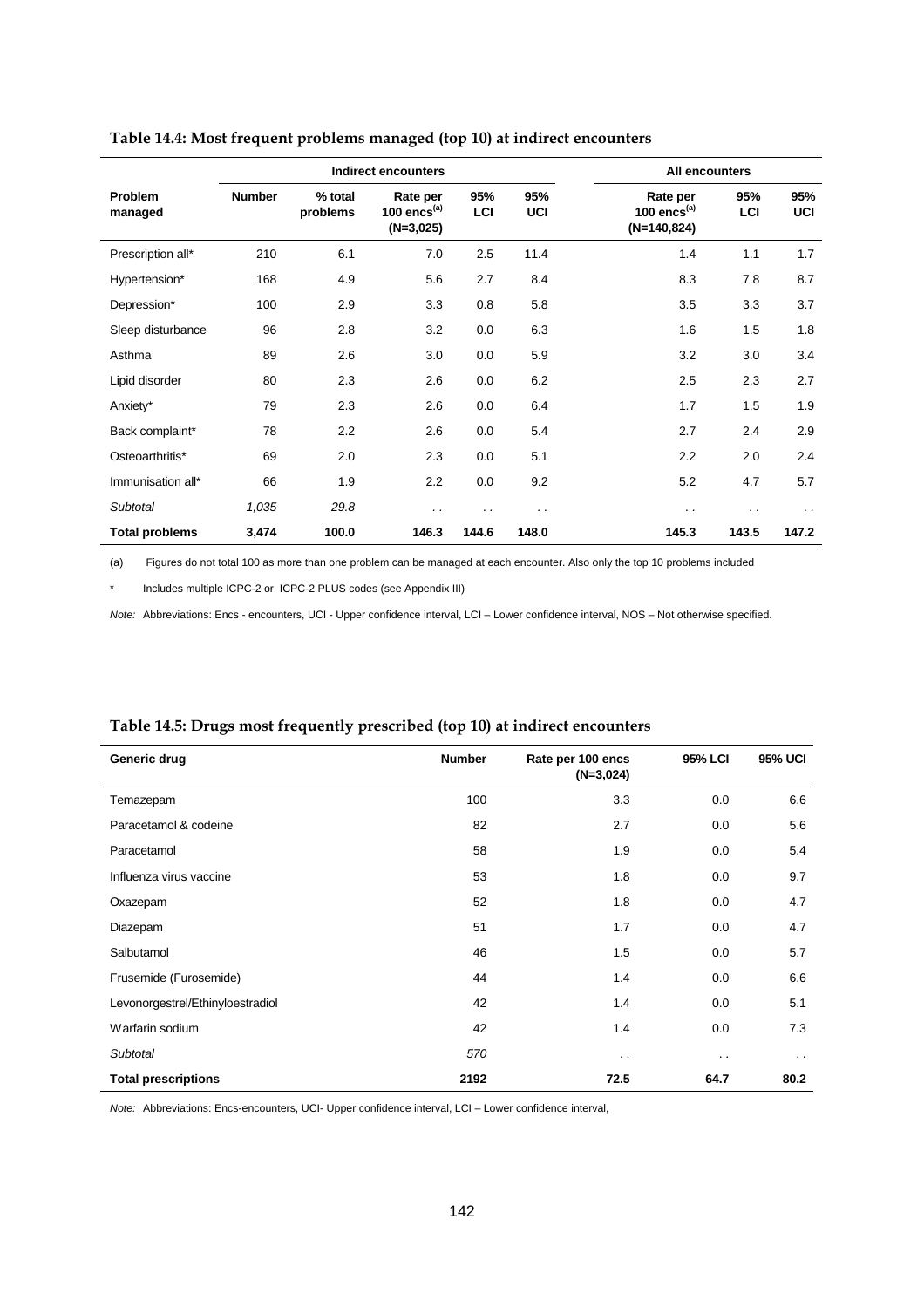## 14.2.4 Drugs most frequently prescribed at indirect encounters

The ten drugs most often prescribed at indirect encounters are presented in decreasing order of frequently in Table 14.5. Temazepam was most frequently prescribed (3.3 per 100 indirect encounters), while oxazepam and diazepam were also in the list of commonly prescribed drugs. Second was paracetamol and codeine, followed by paracetamol. Reflecting the inclusion of asthma in the more frequently managed problems, salbutamol was also relatively frequently prescribed at these indirect encounters.

## 14.3 The gender of the GP

### 14.3.1 Age distribution of male and female GPs

Of the 984 GPs who participated, 689 (70%) were male and 285 female (30%). Women GPs tended to be younger, less than 10% (compared with 28% of male GPs) being aged over 55 years (Figure 14.6). This aligns with the increasing number of women entering medical schools and the RACGP training program.

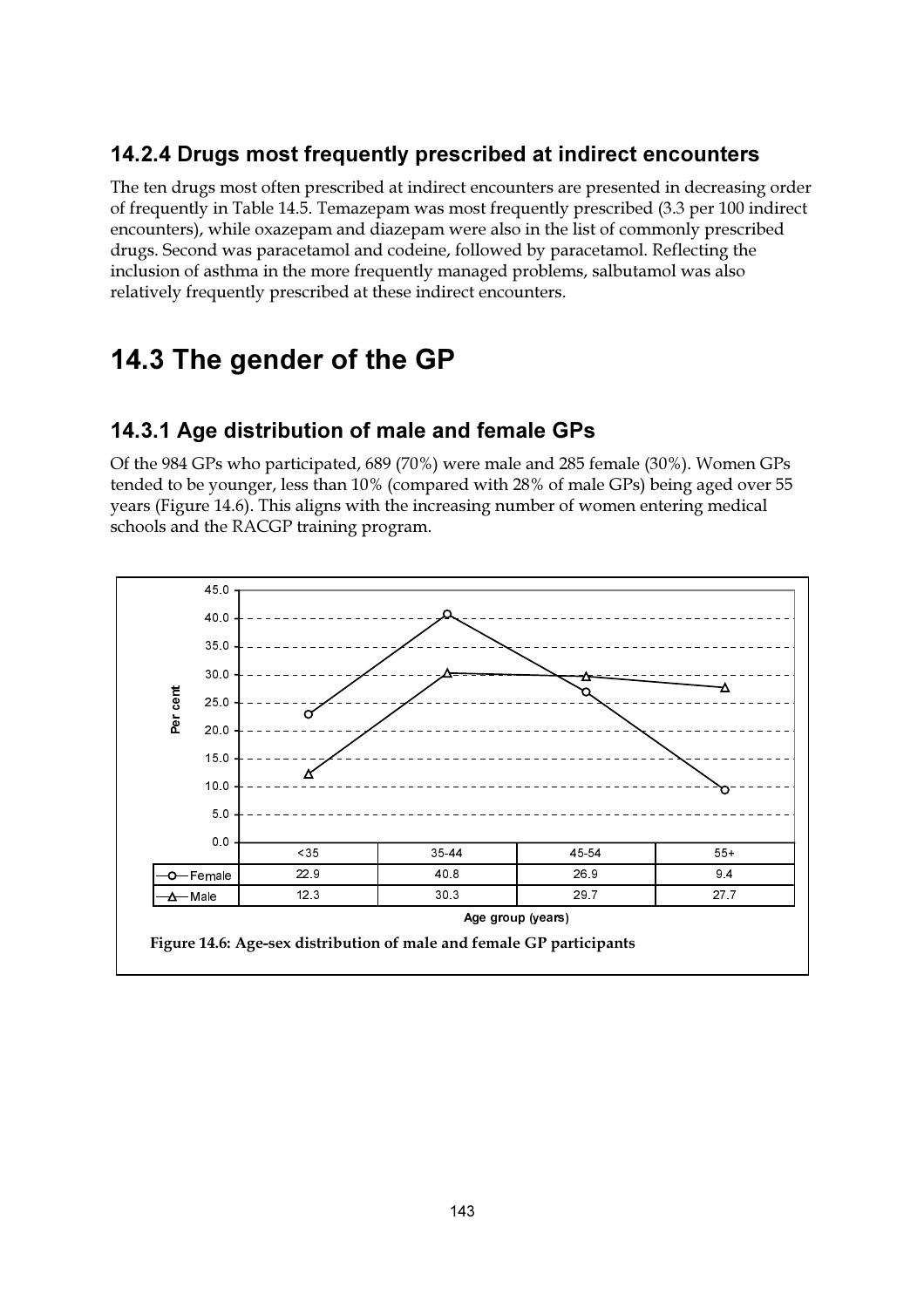## 14.3.2 Geographic distribution of male and female GPs by RRMA

The postcode of practice served to locate each participating GP in a RRMA category. Figure 14.7 shows that the vast majority of both male and female participating GPs practise in capital cities. However, a lesser proportion of females practiced outside capital cities (18.5%) than did males (24.1%) and this applied in all rural and remote RRMA categories except 'other remote/offshore'.



### 14.3.3 Age and sex distribution of patients

The patients seen by female GPs tended to be younger than those seen by male GPs. Patients aged less than 25 years made up 29% of female GPs' practice compared with 25% of male GPs' practice and women saw fewer older patients, 19% being 65 years or older compared with 25% of patients seeing male GPs (Figure 14.8).

The gender distribution of patients seen by male and female GPS differed markedly. More than two-thirds of patients (69.6%) seeing women GPs were female, while female patients made up only half (52.8%) the male GPs' patient population (Table 14.6).

### **14.3.4 Other patient characteristics**

There was only one other significant difference in the characteristics of patients seen by male GPs compared with those of women GPs. Patients of male GPs were significantly more likely to hold a Veterans' Affairs Gold card than patients of women GPs (Table 14.6). This may reflect the difference in the age distribution of male and female GPs reported earlier.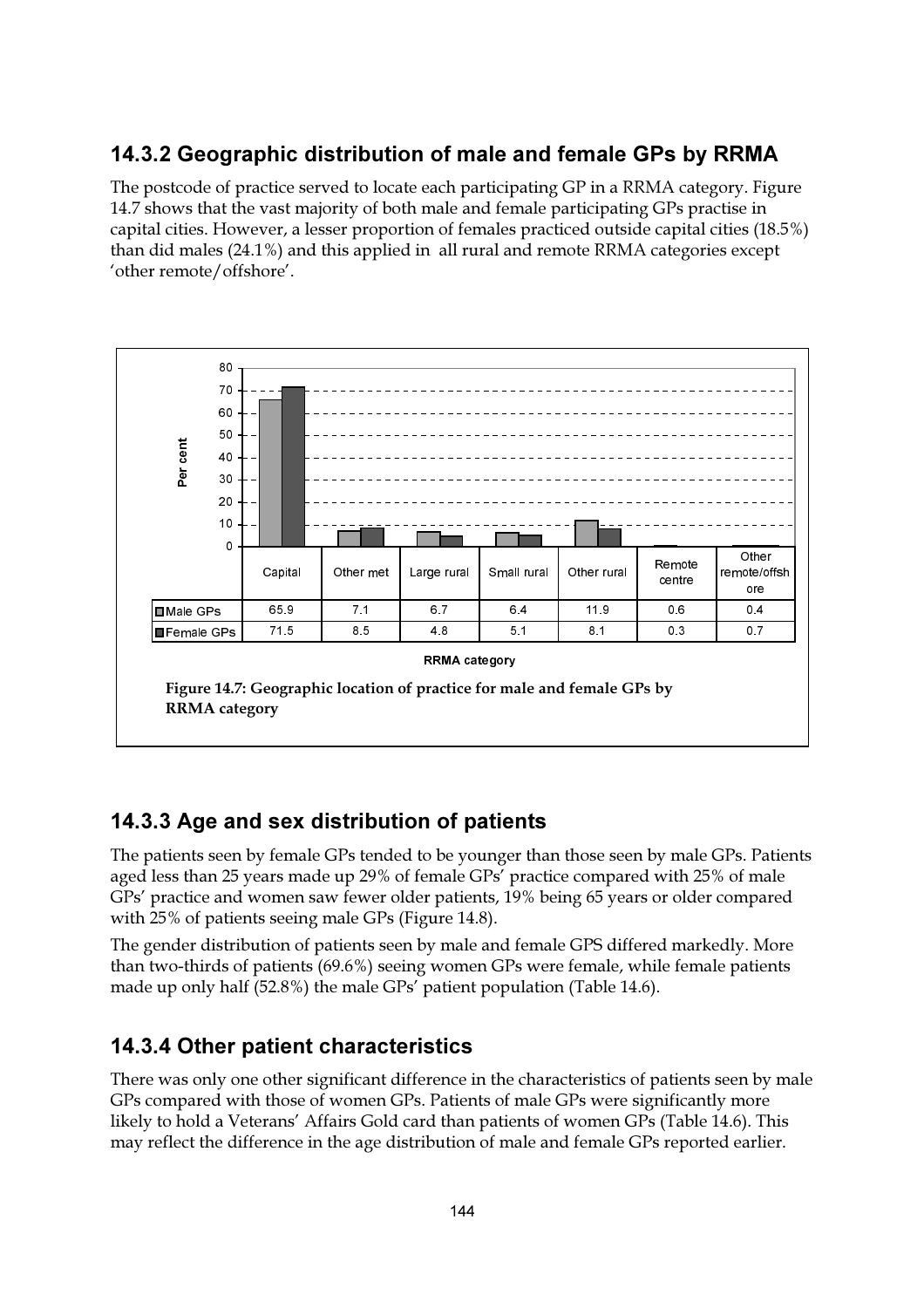

|                                        |                                       | Male GPs       |                | <b>Female GPs</b>                     |         |         |  |
|----------------------------------------|---------------------------------------|----------------|----------------|---------------------------------------|---------|---------|--|
| Patient characteristic                 | Rate per<br>100 encs<br>$(N=73, 538)$ | 95% LCI        | 95% LCI        | Rate per<br>100 encs<br>$(N=23, 363)$ | 95% LCI | 95% LCI |  |
| Female                                 | 52.8                                  | 52.2           | 53.3           | 69.6                                  | 68.3    | 708     |  |
| New to practice                        | 9.3                                   | 85             | 10.0           | 8.6                                   | 78      | 94      |  |
| Health care card                       | 44.2                                  | 42.4           | 45.9           | 39.7                                  | 36.8    | 42.6    |  |
| VA gold card                           | 34                                    | 3 <sub>0</sub> | 3.7            | 1.9                                   | 1.5     | 2.2     |  |
| VA white card                          | 0.4                                   | 0.2            | 0.6            | 0.4                                   | 0.0     | 0.8     |  |
| <b>NESB</b>                            | 14.7                                  | 12.5           | 170            | 13.7                                  | 10.7    | 16.6    |  |
| Aboriginal                             | 1.0                                   | 0.2            | 1.9            | 1.2                                   | 0.0     | 3.0     |  |
| Torres Strait Islander                 | 0.1                                   | 0.0            | 0.6            | 0.1                                   | 0.0     | 0.7     |  |
| Aboriginal & Torres Strait<br>Islander | $\star$                               | 0.0            | 0 <sub>5</sub> | 0.1                                   | 0.0     | 34      |  |

### Table 14.6: Characteristics of patients seen by male and female GPs

Less than 0.1 per 100 encounters.

Note: Abbreviations: Encs- encounters, UCI-Upper confidence interval, LCI-Lower confidence interval.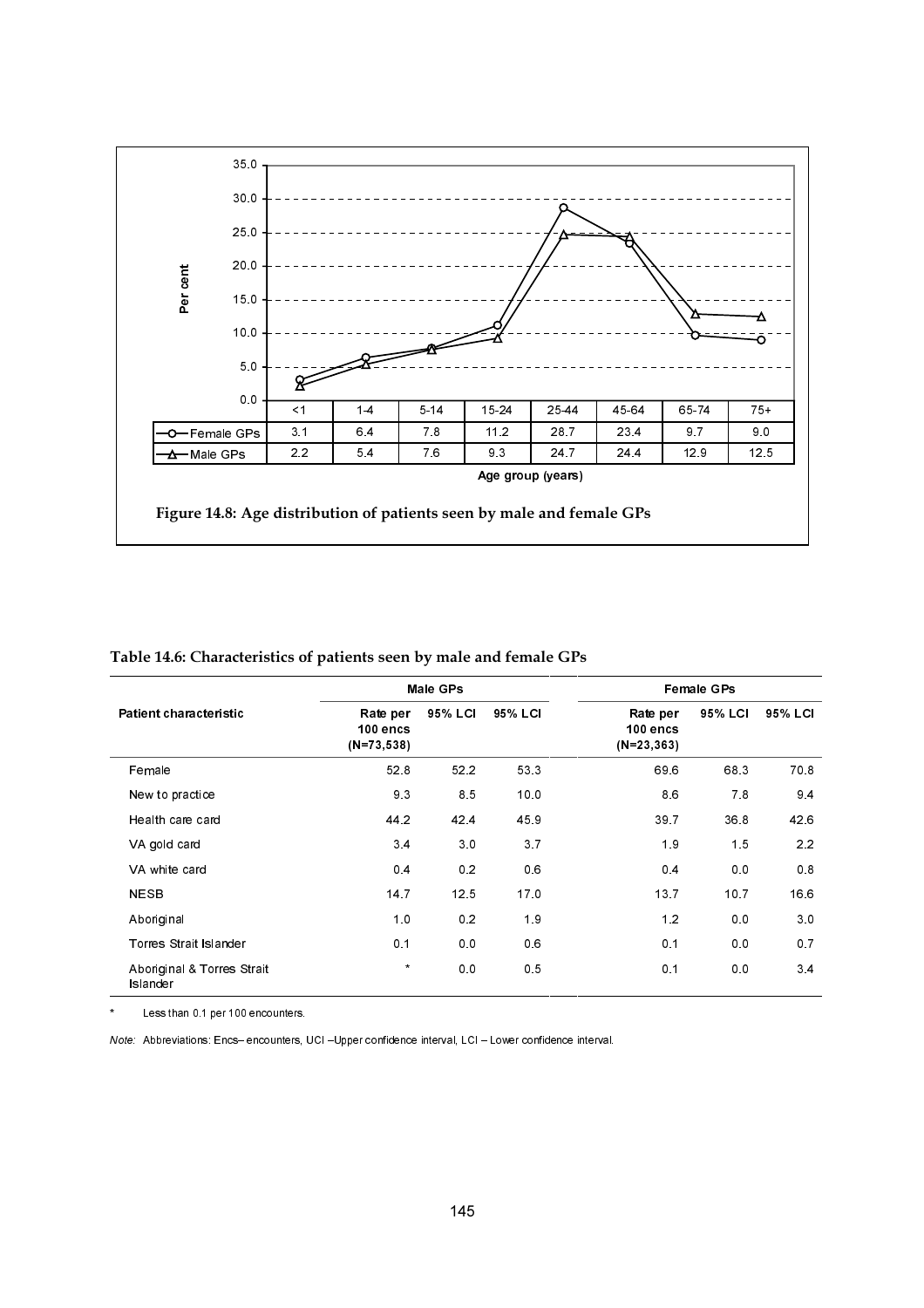### **14.3.5 The type and content of encounters**

### **Type of encounters**

The proportion of direct and indirect encounters, the proportion of encounters charged to Medicare and the relative rate of home visits did not differ between male and female GPs. While the relative rate of short, standard and prolonged surgery consultations also did not differ, women GPs recorded long surgery consultations at a significantly higher rate (9.2 per 100 encounters) than male GPs (6.2). Male GPs recorded significantly higher rates of encounters under the workers' compensation system (2.1 per 100 encounters) than did their female counterparts (1.3 per 100) (Table 14.7).

### **Content of encounters**

There were marked differences in the content of encounters with male and female GPs. While there was no significant difference in the rate of patient reasons for encounter (demonstrated by the overlapping confidence intervals), women GPs managed a significantly higher number of problems (153.5 per 100 encounter) than did male GPs (142.7 per 100). Women GPs saw relatively higher numbers of new problems (92.3 per 100 encounters) than did male GPs (86.1 per 100) but this was due to the higher overall rate of problem management by women. New problems as a proportion of all problems managed did not differ between female (60.1, 95% CIs 58.4–61.9) and male GPs (60.3, 95% CIs 59.1– 61.5).

There was no significant difference in the overall medication rate nor in the prescribing rate per 100 encounters for male and female GPs. However when the higher problem rate at encounters with women GPs was considered and rates compared per 100 problems managed, women GPs had lower overall medication rates (55.7 per 100 problems managed, 95% CIs 54.1–57.3) than did male GPs (60.3 per 100, 95% CIs 59.3–61.4). Women GPs also prescribed fewer drugs per problem (58.5 per 100 encounters, 95% CIs 55.9–61.1) than did their male counterparts (66.4 per 100, 95% CIs 64.6–68.3). While women GPs advised purchase of OTC drugs relatively more frequently per 100 encounters this difference disappeared when rates were considered in terms of the number of problems managed.

Clinical treatments were provided by women GPs relatively more often than by male GPs both in terms of rates per 100 encounters and rates per 100 problems managed. In contrast, male GPs recorded procedural treatments relatively more often than their female counterparts in terms of both number per 100 encounters and per 100 problems managed.

The patient was referred to another provider relatively more often by female GPs (13.3 per 100 encounters) than by male GPs (10.6 per 100 encounters) and this difference was not explained by the higher numbers of problems managed at encounters with women GPs, the difference remaining when tested in terms of rate per 100 problems managed.

Orders for imaging were also more frequently made by women GPs but this difference disappeared when considered in terms of the number of problems managed. In contrast, the rates of ordering for pathology differed markedly between male and female GPs. Females placed a pathology order at a rate of 32.8 test orders per 100 encounters compared with 22.1 per 100 encounters for male GPs. This difference was not explained by the higher rates of problem management by women GPs who placed 21.4 pathology test orders per 100 problems managed (95% CIs 20.0–22.7). Male GPs recorded 15.5 test orders for pathology per 100 problems managed (95% CIs 14.7–16.2). (Note that rates per 100 problems managed are not presented) (Table 14.7).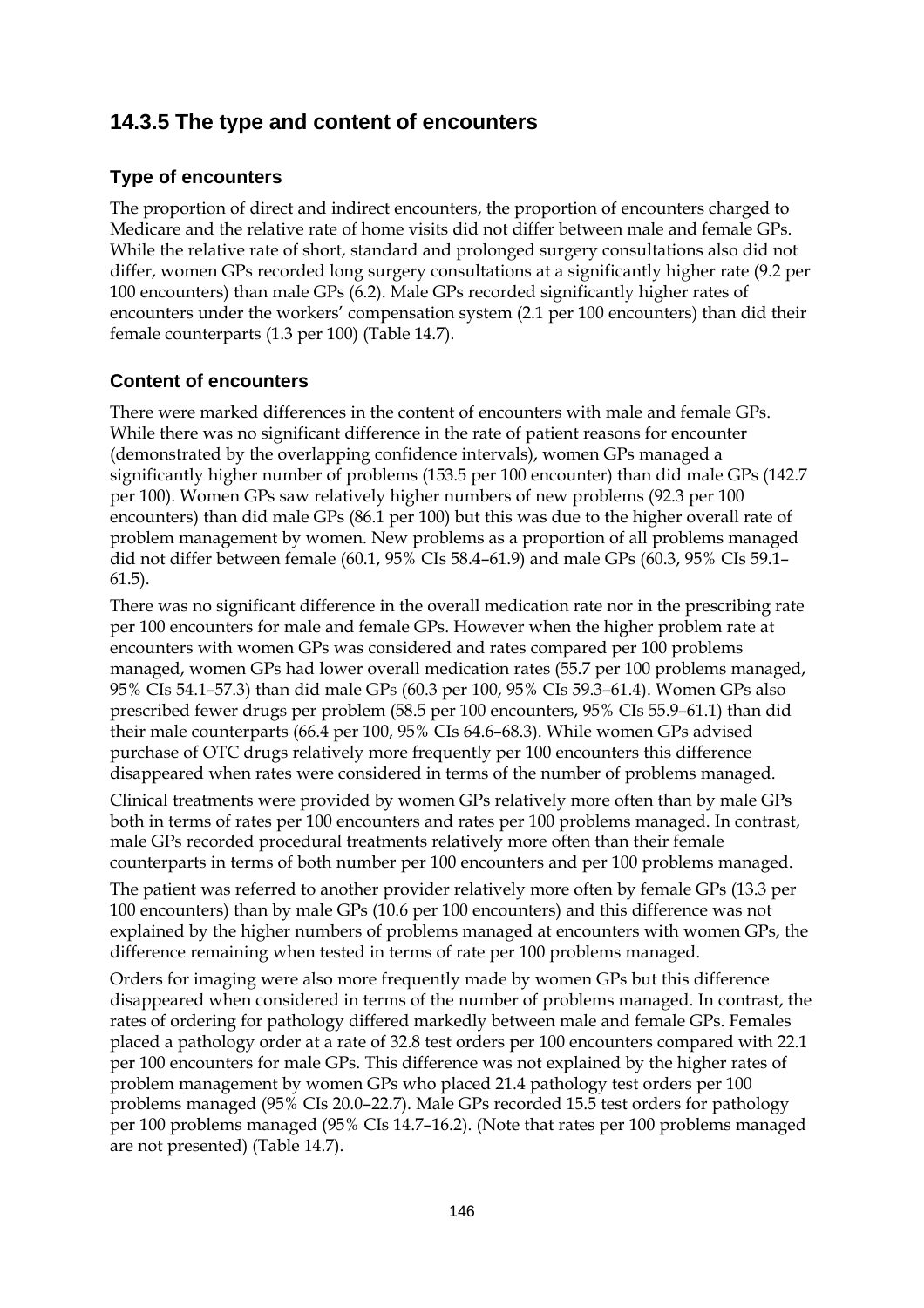| Table 14.7: The type and content of encounters |
|------------------------------------------------|
|------------------------------------------------|

|                                |                                      | Male GPs (N= 689)      |         |                                       | Female GPs (N=285)   |                |
|--------------------------------|--------------------------------------|------------------------|---------|---------------------------------------|----------------------|----------------|
| Variable                       | Rate per<br>100 encs<br>$(N=73,538)$ | 95% LCI                | 95% LCI | Rate per<br>100 encs<br>$(N=23, 363)$ | <b>95% LCI</b>       | <b>95% LCI</b> |
| <b>Type of encounters</b>      | $\sim$                               | $\sim$ $\sim$          | . .     | $\sim$                                | $\ddot{\phantom{0}}$ |                |
| <b>Direct consultations</b>    | 96.9                                 | 96.6                   | 97.3    | 96.0                                  | 95.3                 | 96.8           |
| No charge                      | 1.5                                  | 1.1                    | 1.8     | 1.7                                   | 0.1                  | 3.3            |
| Medicare paid                  | 90.2                                 | 89.1                   | 91.4    | 90.5                                  | 88.9                 | 92.2           |
| Short surgery consultations    | 1.4                                  | 0.9                    | 1.9     | 1.3                                   | 0.4                  | 2.3            |
| Standard surgery consultations | 76.9                                 | 75.5                   | 78.3    | 74.6                                  | 72.5                 | 76.7           |
| Long surgery consultations     | 6.2                                  | 5.5                    | 6.9     | 9.2                                   | 8.1                  | 10.3           |
| Prolonged surgery consultation | 0.4                                  | 0.0                    | 1.4     | 0.9                                   | 0.0                  | 3.1            |
| Home visits                    | 1.8                                  | 1.3                    | 2.4     | 1.5                                   | 0.2                  | 2.8            |
| Worker's compensation          | 2.1                                  | 1.8                    | 2.4     | 1.3                                   | 0.9                  | 1.6            |
| Indirect consultations         | 3.1                                  | 2.5                    | 3.6     | 4.0                                   | 3.0                  | 5.0            |
| <b>Content of encounters</b>   | $\sim$                               | $\ddot{\phantom{1}}$ . | . .     | $\sim$                                | $\sim$ .             | $\sim$ $\sim$  |
| Reasons for encounter          | 144.3                                | 137.7                  | 151.0   | 152.5                                 | 142.5                | 162.4          |
| Problems managed               | 142.7                                | 140.6                  | 144.9   | 153.5                                 | 150.0                | 157.0          |
| New problems                   | 86.1                                 | 84.4                   | 87.8    | 92.3                                  | 89.9                 | 94.7           |
| Medications (all)              | 110.1                                | 107.3                  | 112.8   | 108.7                                 | 104.4                | 112.9          |
| Prescribed                     | 94.8                                 | 91.9                   | 97.8    | 89.8                                  | 85.5                 | 94.1           |
| <b>Advised OTC</b>             | 8.3                                  | 7.4                    | 9.3     | 10.4                                  | 9.7                  | 11.3           |
| Supplied                       | 6.9                                  | 5.7                    | 8.1     | 8.5                                   | 6.9                  | 10.1           |
| Other clinical treatments      | 29.4                                 | 27.5                   | 31.4    | 37.4                                  | 34.0                 | 40.7           |
| Procedural treatments          | 12.3                                 | 11.5                   | 13.0    | 10.5                                  | 9.7                  | 11.3           |
| Referrals                      | 10.6                                 | 10.1                   | 11.0    | 13.3                                  | 12.4                 | 14.1           |
| Pathology                      | 22.1                                 | 20.9                   | 23.2    | 32.8                                  | 30.5                 | 35.0           |
| Imaging                        | 6.8                                  | 6.3                    | 7.2     | 8.0                                   | 7.4                  | 8.6            |

*Note:* Abbreviations: Encs – encounters, UCI – Upper confidence interval, LCI – Lower confidence interval.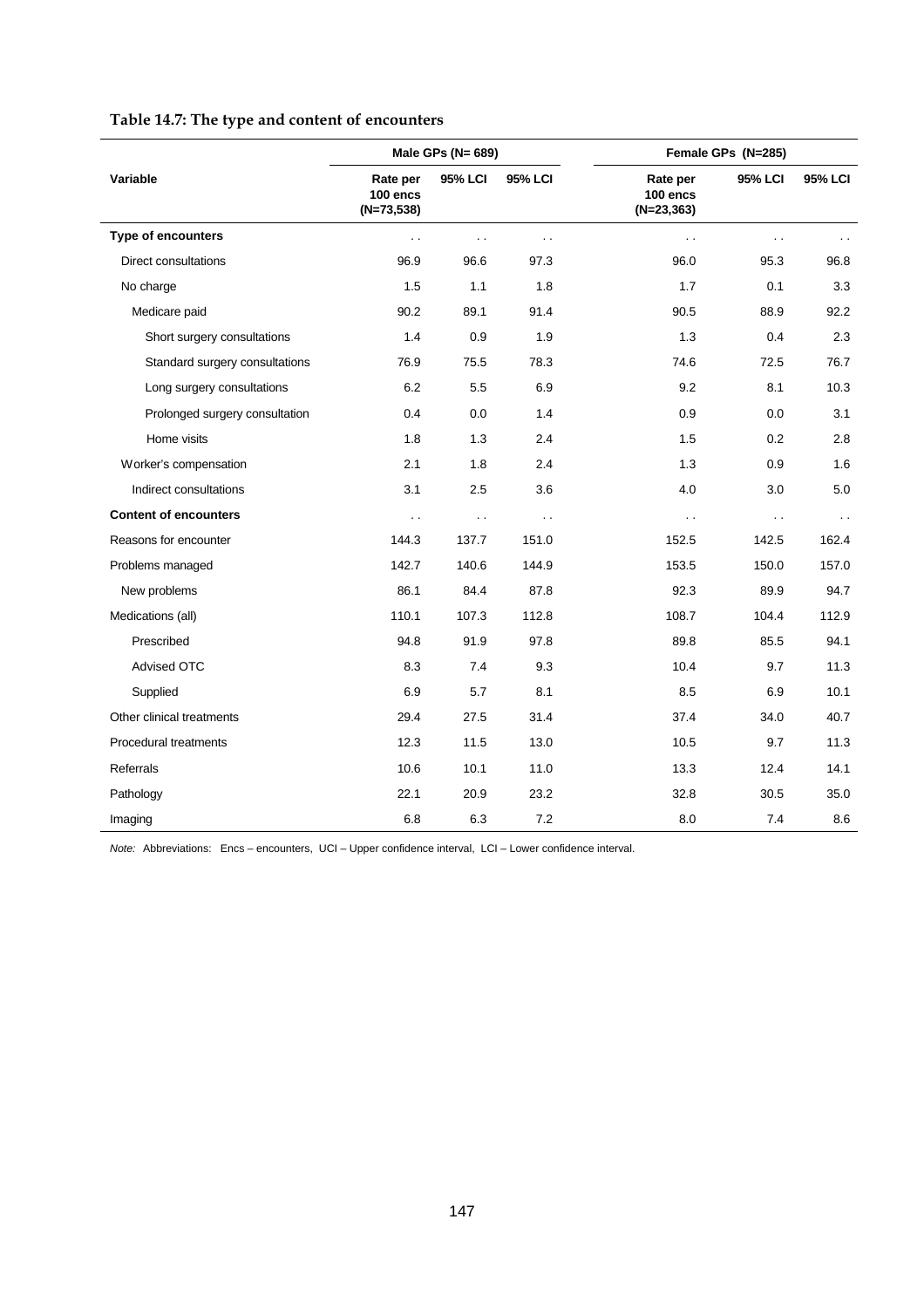## **14.3.6 Nature of morbidity**

The types of morbidity managed by male and female GPs differed markedly. Table 14.8 provides a comparison for male and female GPs of the relative rates of management of problems in each of the ICPC-2 chapters and for the more frequent specific types of morbidity. The order in which the chapters are presented is that emerging from the total data.

Male GPs dealt with significantly higher rates of musculoskeletal problems (17.7 per 100 encounters compared with 14.3 per 100 for female GPs). Reflecting the higher proportion of male patients seen by male GPs they also managed male genital problems at a significantly higher rate (1.6 per 100 encounters) than did their female counterparts (0.9).

In contrast, women GPs managed relatively more general/unspecified problems (16.2 compared with 12.2 per 100 encounters) and those associated with the urological system (3.2 compared with 2.4 per 100 encounters). The very high management rate of problems associated with the female genital system (12.6 compared with 4.3 per 100 encounters) and pregnancy and family planning (6.6 compared with 3.2 per 100 encounters with male GPs) reflects, at least to some degree, the high proportion of females in the patient population attending women GPs. In particular, women GPs undertook Pap smears at a significantly higher rate than did male GPs and the difference was very large (4.3 compared with 0.8 per 100 encounters). Other specific problems managed at significantly higher rates by women GPs included pre/post natal check, oral contraception and menopausal complaints. While there was no significant difference in the relative rate of management of psychological problems overall, women did manage depression relatively more often than male GPs.

## **14.3.7 Conclusion**

This descriptive comparison of male and female GPs has served to demonstrate that they have very different patient populations and deal with a different pattern of morbidity. Their management patterns have also been shown to differ. However, whether the differences in morbidity managed are purely a result of differences in patient populations and whether differences in management patterns are a result only of the morbidity managed must be considered. Earlier research based on the AMTS (1990–91) demonstrated similar differences in the characteristics of male and female GPs, the morbidity managed and treatments provided. (Britt et al. 1996a) When the morbidity patterns were adjusted for differences in GP characteristics other than gender, for the characteristics of their patients and for patient selectivity in the problems brought to GPs of different gender (reflected through patient RFEs), some of these differences disappeared. However, others remained, some differences became greater and new differences emerged.

The above comparisons from the BEACH data are purely descriptive. While differences have again been demonstrated in the patterns of practice of male and female GPs, a more detailed analysis which adjusts for differences in other GP and patients characteristics would be required in order to measure any change that has occurred in male and female GP practice over the intervening years.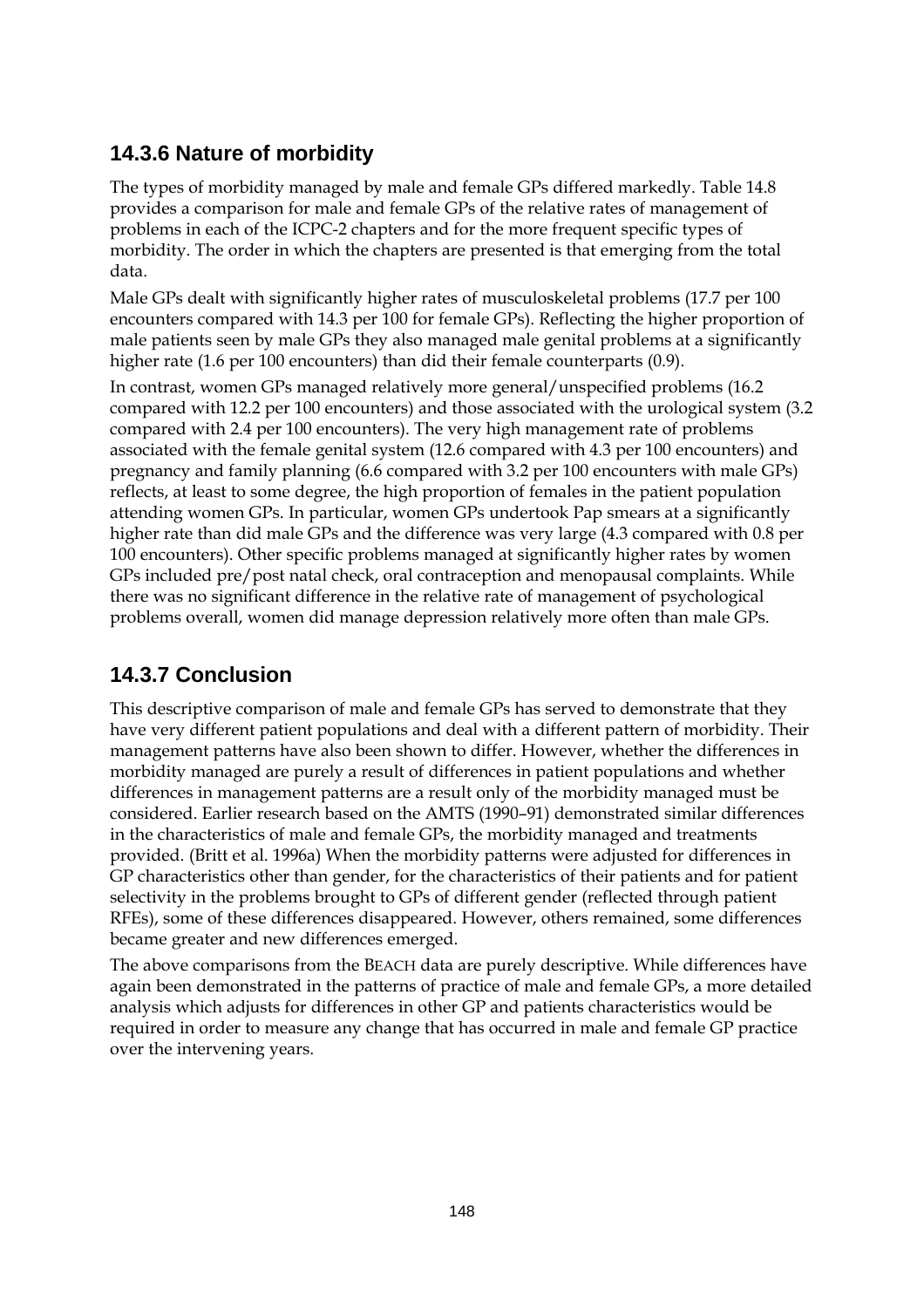|                                       |                              | <b>Male GPs</b> |                | <b>Female GPs</b>            |       |                 |  |
|---------------------------------------|------------------------------|-----------------|----------------|------------------------------|-------|-----------------|--|
| <b>Problems managed</b>               | Rate per<br>100 $encs^{(a)}$ | <b>95% LCI</b>  | <b>95% LCI</b> | Rate per<br>100 $encs^{(a)}$ |       | 95% LCI 95% LCI |  |
| <b>Respiratory</b>                    | 24.6                         | 23.7            | 25.4           | 23.4                         | 22.4  | 24.7            |  |
| URTI                                  | 6.9                          | 6.4             | 7.5            | 6.5                          | 5.8   | 7.2             |  |
| Acute bronchitis/bronchiolitis        | 3.4                          | 3.0             | 3.7            | 3.1                          | 2.6   | 3.6             |  |
| Asthma                                | 3.2                          | 2.9             | 3.4            | 3.2                          | 2.9   | 3.5             |  |
| <b>Musculoskeletal</b>                | 17.7                         | 17.0            | 18.5           | 14.3                         | 13.4  | 15.3            |  |
| Back complaint*                       | 2.8                          | 2.4             | 3.1            | 2.3                          | 1.9   | 2.8             |  |
| Osteoarthritis*                       | 2.3                          | 2.1             | 2.6            | 1.8                          | 1.5   | 2.2             |  |
| <b>Skin</b>                           | 16.7                         | 16.1            | 17.3           | 15.9                         | 15.0  | 16.7            |  |
| Contact dermatitis                    | 1.9                          | 1.7             | 2.0            | 1.9                          | 1.6   | 2.1             |  |
| <b>Circulatory</b>                    | 16.6                         | 15.7            | 17.4           | 14.9                         | 13.8  | 15.9            |  |
| Hypertension*                         | 8.4                          | 7.9             | 8.9            | 7.9                          | 7.1   | 8.7             |  |
| <b>General &amp; unspecified</b>      | 12.2                         | 11.7            | 12.8           | 16.2                         | 15.2  | 17.1            |  |
| General check-up*                     | 1.5                          | 1.3             | 1.8            | 1.6                          | 1.3   | 1.9             |  |
| Psychological                         | 10.1                         | 9.5             | 10.7           | 11.7                         | 10.7  | 12.6            |  |
| Depression*                           | 3.2                          | 3.0             | 3.5            | 4.2                          | 3.8   | 4.6             |  |
| Anxiety*                              | 1.7                          | 1.5             | 1.8            | 1.8                          | 1.4   | 2.2             |  |
| Sleep disturbance                     | 1.6                          | 1.4             | 1.8            | 1.6                          | 1.3   | 1.9             |  |
| <b>Digestive</b>                      | 10.2                         | 9.9             | 10.6           | 10.3                         | 9.7   | 10.9            |  |
| Oesophageal disease                   | 1.6                          | 1.4             | 1.7            | 1.3                          | 1.0   | 1.5             |  |
| <b>Endocrine &amp; metabolic</b>      | 8.9                          | 8.4             | 9.4            | 8.6                          | 7.9   | 9.2             |  |
| Diabetes*                             | 2.7                          | 2.5             | 3.0            | 2.0                          | 1.7   | 2.3             |  |
| Lipid disorder                        | 2.5                          | 2.2             | 2.7            | 2,4                          | 2.1   | 2.8             |  |
| Female genital system                 | 4.3                          | 4.0             | 4.5            | 12.6                         | 11.8  | 13.4            |  |
| Female genital check-up/Pap<br>smear* | 0.8                          | 0.6             | 0.9            | 4.3                          | 3.8   | 4.7             |  |
| Menopausal complaint                  | $1.2$                        | 1.0             | 1.3            | 2.5                          | 2.2   | 2.7             |  |
| Ear                                   | 4.9                          | 4.6             | 5.2            | 5.0                          | 4.6   | 5.4             |  |
| Acute otitis media/myringitis         | 1.7                          | 1.4             | 1.9            | 2.1                          | 1.8   | 2.5             |  |
| Pregnancy & family planning           | 3.2                          | 2.9             | 3.6            | 6.6                          | 5.9   | 7.3             |  |
| Pre/post natal check-up*              | 0.6                          | 0.5             | 1.2            | 1.6                          | 0.9   | 2.3             |  |
| Oral contraception*                   | 0.8                          | 0.6             | 1.0            | 1.5                          | 1.2   | 1.8             |  |
| Neurological                          | 4.0                          | 3.8             | 4.2            | 4.0                          | 3.7   | 4.3             |  |
| <b>Urology</b>                        | 2.4                          | 2.2             | 2.6            | 3.2                          | 2.9   | 3.4             |  |
| UTI*                                  | 1.6                          | 1.4             | 1.7            | 1.9                          | $1.7$ | 2.1             |  |

### **Table 14.8: Distribution of problems managed across ICPC-2 chapters and most frequent individual problems within chapter**

*(continued)*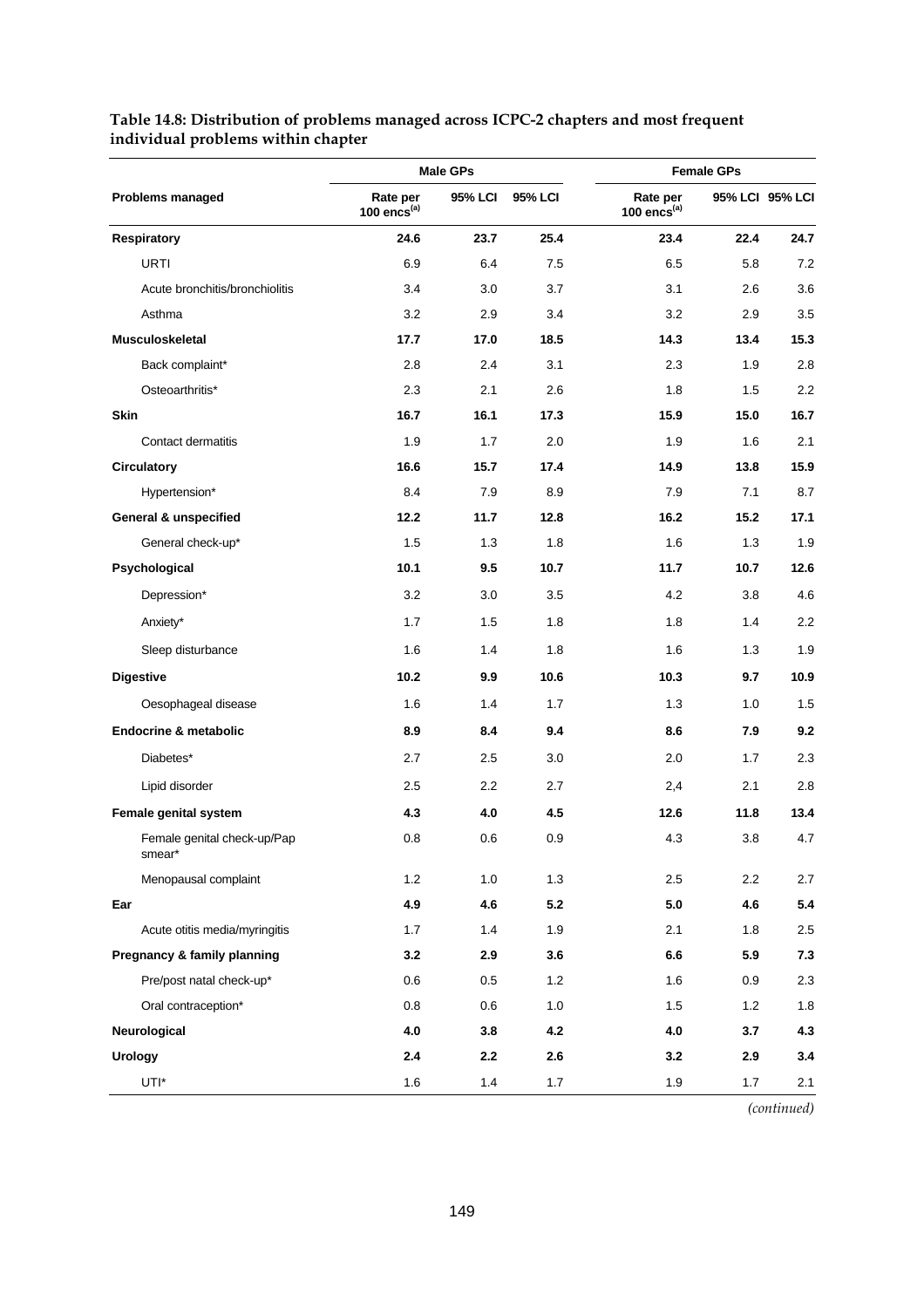|                         |                            | Male GPs | <b>Female GPs</b> |                              |     |                 |
|-------------------------|----------------------------|----------|-------------------|------------------------------|-----|-----------------|
| <b>Problems managed</b> | Rate per<br>100 encs $(a)$ | 95% LCI  | <b>95% LCI</b>    | Rate per<br>100 $encs^{(a)}$ |     | 95% LCI 95% LCI |
| Eye                     | 2.8                        | 2.7      | 3.0               | 2.7                          | 2.5 | 3.0             |
| <b>Blood</b>            | 1.6                        | 1.4      | 1.7               | 2.1                          | 1.3 | 2.9             |
| Male genital system     | 1.6                        | 1.4      | 1.7               | 0.9                          | 0.6 | 1.1             |
| Social problems         | 0.7                        | 0.4      | 0.9               | 1.1                          | 0.9 | 1.4             |

**Table 14.8 (continued): Distribution of problems managed across ICPC-2 chapters and most frequent individual problems within chapter**

(a) Figures do not total 100% as more than one problem can be managed at each encounter. Only selected individual morbidities included

Indicates multiple ICPC-2 or ICPC-2 PLUS codes (see Appendix III).

*Note:* Abbreviations: Encs – encounters, UCI – Upper confidence interval, LCI – Lower confidence interval.

## **14.4 State/Territory data based on patient residence**

### **14.4.1 Summary of data for States and Territories**

Participating GPs recorded the postcode of residence for each of the patients encountered, allowing identification of the distribution of patient encounters by State and Territory. While GP practice postcode could also be used to classify State, the patients seeing the GP may well be interstate at the time. The size of the raw datasets for each State or Territory is described in Table 14.9. Though State health departments are not responsible for the costs associated with general practice consultations, they are responsible for other medical services such as those in hospital and are therefore interested in the health of their population.

In a study aiming to represent Australian general practice encounters, the number of encounters reflects the patient and GP population in each State/Territory. It would not be expected that all of the States/territories would have a sufficient sample size to describe specific patterns of care

In the first row of Table 14.9 the number of encounters with patients resident in each of the States is provided. The percentage distribution after removal of missing data (n=310) is presented in the second row. As anticipated the majority of patients (79.5%) resided in New South Wales, Victoria or Queensland. The size of each of these three State datasets is sufficient for individual State based analysis.

Approximately 7,000 encounters were recorded with patients residing in Western Australia, and similar numbers were recorded for residents of South Australia. These sample sizes would allow these two States to gain a broad overview of the more frequent events occurring. However, for less common morbidities or for selected patient groups (such as children or the elderly), reliability may be questionable. Over-sampling of these two States in future years would provide more reliable State results.

The sample sizes for Tasmania, the Northern Territory and the Australian Capital Territory were insufficient for any State/Territory description of general practice activity. Again oversampling of GPs in these States in future years would provide a valuable data source about the health of the community in each.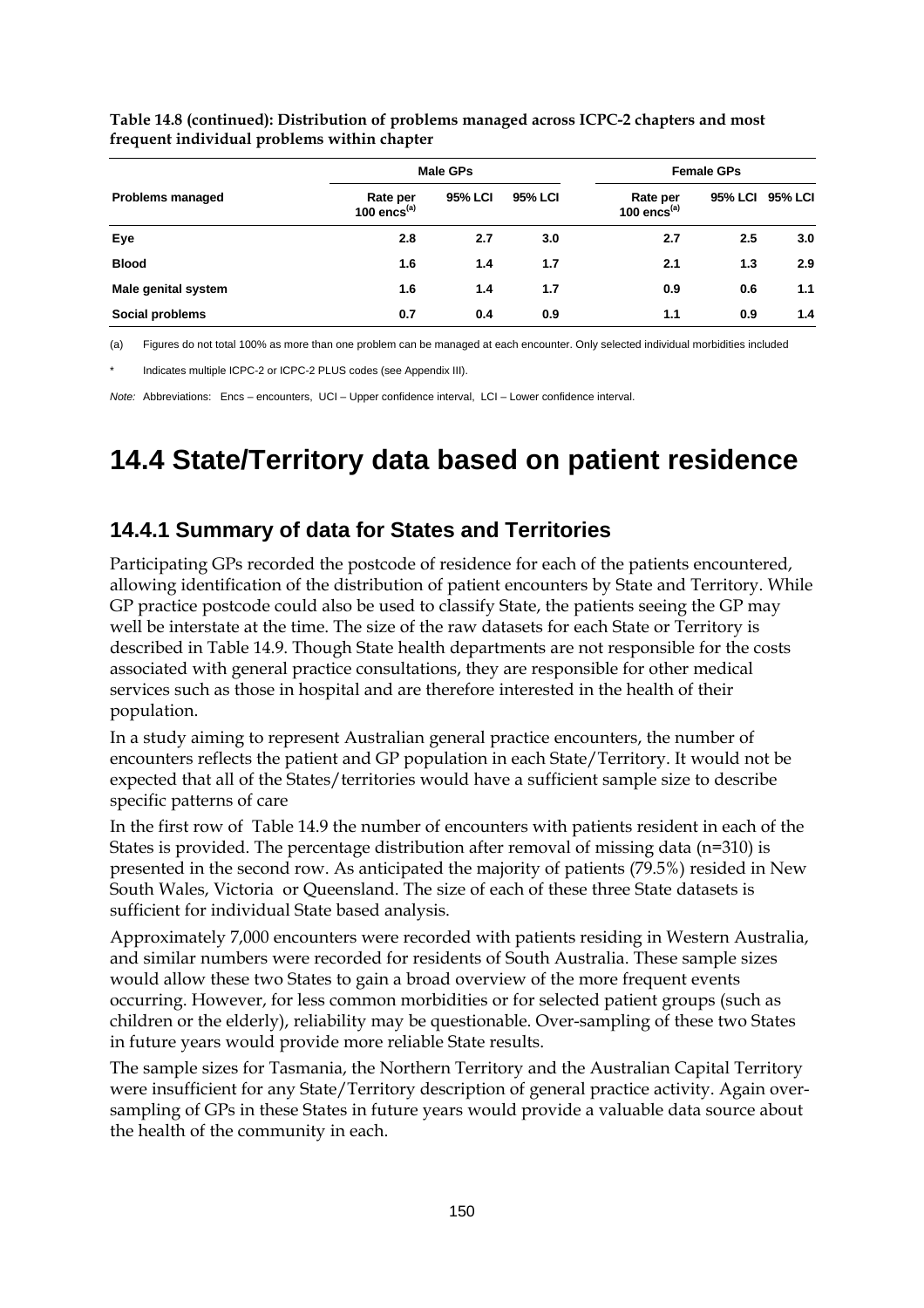|                                  | <b>NSW</b> | Vic    | Qld    | <b>WA</b> | <b>SA</b> | $\mathsf{ Tas}^{\mathsf{(a)}}$ | ACT <sup>(a)</sup> | NT <sup>(a)</sup> |
|----------------------------------|------------|--------|--------|-----------|-----------|--------------------------------|--------------------|-------------------|
| Encounters <sup>(b)</sup><br>(n) | 35,768     | 23,208 | 18,108 | 7,204     | 7,188     | 2,195                          | 1,682              | 1,238             |
| Row % (N= 98,400)                | 37.0       | 24.0   | 18.7   | 7.5       | 7.4       | 2.3                            | 1.7                | 1.3               |
| New patients                     | 3,259      | 2,020  | 2,035  | 661       | 580       | $\sim$ $\sim$                  | $\sim$ $\sim$      | . .               |
| Reasons for encounter            | 54,158     | 33,874 | 25,151 | 10,728    | 10,580    | $\sim$ $\sim$                  | $\cdot$ .          | . .               |
| Problems managed                 | 53,226     | 34,614 | 26,165 | 10,875    | 10,431    | $\sim$ $\sim$                  | $\sim$             | . .               |
| Prescriptions                    | 35,437     | 21,440 | 15,697 | 6,624     | 6,327     | $\cdot$ .                      | $\cdot$ $\cdot$    | $\sim$            |
| Other treatments                 | 15,261     | 10,465 | 8,746  | 3,503     | 3,015     | $\cdot$ $\cdot$                | $\cdot$ .          | . .               |
| Pathology                        | 9,424      | 5,873  | 4,756  | 1,914     | 2,016     | $\cdot$ $\cdot$                | $\cdot$ .          | $\sim$            |
| Imaging                          | 2,683      | 1,671  | 1,382  | 573       | 490       | $\ddot{\phantom{a}}$           | $\sim$ $\sim$      | . .               |
| Referrals                        | 4,419      | 2,772  | 1,887  | 830       | 902       | $\cdot$ $\cdot$                | $\sim$ $\sim$      | . .               |

**Table 14.9: Raw data size by State/Territory (unweighted data)**

(a) Sample size insufficient for analysis

(b) Missing data removed

### **14.4.2 Age and sex of patients by State**

The gender distribution of patients resident in each State was relatively constant around the national average of 59% female. The age distributions also tended to the national average of 25% in each age group: <25 years, 25–44 years, 45–64 years and 65+, though there was some variance, with a greater proportion of elderly patients in New South Wales (27.0%) and Western Australia (26.7%) and a lesser proportion in Queensland (23.1%) (Table 14.10).

|                                   | <b>NSW</b>    | Vic                  | Qld                  | WA                   | <b>SA</b>            |
|-----------------------------------|---------------|----------------------|----------------------|----------------------|----------------------|
| Sex of patient (%)                | .,            | .,                   | .,                   | $\ddot{\phantom{0}}$ | $\ddot{\phantom{1}}$ |
| Male                              | 41.2          | 39.8                 | 41.7                 | 41.5                 | 42.0                 |
| Female                            | 58.8          | 60.2                 | 58.3                 | 58.5                 | 58.0                 |
| Age of patient (%)                | $\sim$ $\sim$ | $\ddot{\phantom{0}}$ | $\ddot{\phantom{a}}$ | $\sim$ $\sim$        | $\ddot{\phantom{0}}$ |
| <1 year                           | 2.3           | 2.1                  | 2.8                  | 1.6                  | 2.1                  |
| $1-4$ years                       | 5.2           | 4.8                  | 5.8                  | 4.5                  | 5.4                  |
| 5-14 years                        | 7.1           | 6.6                  | 8.1                  | 6.0                  | 7.5                  |
| 15-24 years                       | 9.0           | 9.7                  | 10.6                 | 9.3                  | 10.3                 |
| 25-44 years                       | 24.8          | 26.7                 | 25.4                 | 26.8                 | 26.5                 |
| 45-64 years                       | 24.7          | 23.7                 | 24.3                 | 25.1                 | 23.5                 |
| $65 - 74$ years                   | 13.4          | 13.0                 | 11.6                 | 13.5                 | 12.0                 |
| $75+$ years                       | 13.6          | 13.4                 | 11.5                 | 13.2                 | 12.7                 |
| Other patient characteristics     | $\sim$ $\sim$ | $\ddot{\phantom{0}}$ | $\ddot{\phantom{a}}$ | $\sim$ $\sim$        | $\ddot{\phantom{0}}$ |
| New to practice                   | 9.2           | 8.8                  | 11.4                 | 9.3                  | 8.2                  |
| Aboriginal/Torres Strait Islander | 0.9           | 0.2                  | 1.5                  | 2.1                  | 1.6                  |
| <b>NESB</b>                       | 16.5          | 16.5                 | 6.8                  | 13.6                 | 11.0                 |
| Health care card                  | 44.0          | 47.1                 | 47.9                 | 49.6                 | 48.3                 |

**Table 14.10: Encounter based data**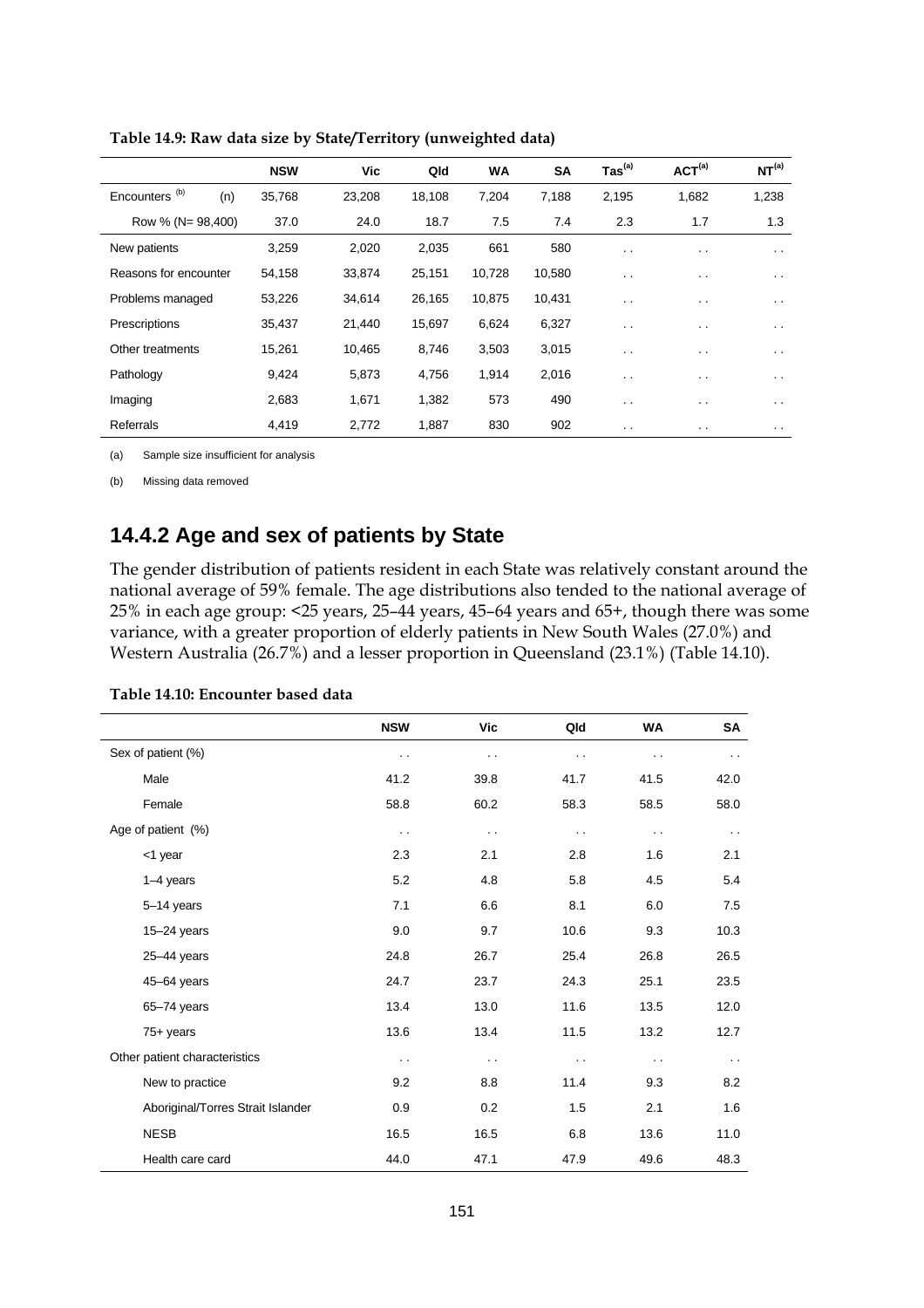The relative frequency of new patient presentations varied between 8.2 per 100 encounters in South Australia and 11.4 per 100 in Queensland. The number of Indigenous persons seen differed between States even more. In Queensland these patients were seen at a rate of 1.5 per 100 encounters, while in Victoria only 0.2% of encounters were with Indigenous persons. Patients with a non-English speaking background were most commonly residents of New South Wales, Victoria (16.5% NESB in each), Western Australia (13.6%) and South Australia (11.0%). The relative number of NESB patients in Queensland was far less.

### **14.4.3 Nature of morbidity managed**

The relative frequencies of the most common problems managed (drawn from the national BEACH dataset) are provided for each of the States in Table 14.11. Note that the National result (column 1) is based on the weighted total dataset while the State results are unweighted. There was some variance between states in the relative rates of management of many of the listed problems, the relative order of the top ten problems remained almost the same.

| Most frequent problems managed<br>(rate per 100 encounters) | <b>National</b><br>$(N=96,901)$ | <b>NSW</b><br>$(N=35,768)$ | Vic<br>$(N=23,208)$ | Qld<br>$(N=18,108)$ | <b>WA</b><br>$(N=7,204)$ | SA<br>$(N=7,188)$ |
|-------------------------------------------------------------|---------------------------------|----------------------------|---------------------|---------------------|--------------------------|-------------------|
| Hypertension*                                               | 8.3                             | 9.5                        | 8.3                 | 7.3                 | 8.0                      | 8.3               |
| URTI*                                                       | 6.8                             | 6.7                        | 6.2                 | 5.9                 | 5.6                      | 6.0               |
| Immunisation/vaccination (all)*                             | 5.2                             | 5.3                        | 5.1                 | 5.2                 | 7.9                      | 5.1               |
| Depression*                                                 | 3.5                             | 3.4                        | 4.2                 | 3.7                 | 3.6                      | 3.2               |
| Acute bronchitis/bronchiolitis                              | 3.3                             | 3.0                        | 3.6                 | 3.3                 | 2.2                      | 3.0               |
| Asthma                                                      | 3.2                             | 3.0                        | 3.3                 | 3.1                 | 2.8                      | 3.1               |
| Back complaint*                                             | 2.7                             | 2.5                        | 2.7                 | 3.1                 | 3.0                      | 2.5               |
| Diabetes*                                                   | 2.6                             | 2.5                        | 2.8                 | 2.1                 | 2.5                      | 2.9               |
| Lipid disorder                                              | 2.5                             | 2.9                        | 2.3                 | 1.8                 | 2.9                      | 2.1               |
| Osteoarthritis*                                             | 2.2                             | 2.4                        | 2.0                 | 1.8                 | 2.4                      | 2.4               |
| Sprain/strain*                                              | 1.9                             | 1.5                        | 1.7                 | 1.8                 | 2.0                      | 2.2               |
| Contact dermatitis                                          | 1.8                             | 1.8                        | 2.0                 | 1.5                 | 1.6                      | 2.0               |
| Acute otitis media/myringitis                               | 1.8                             | 1.6                        | 1.5                 | 1.9                 | 1.6                      | 1.6               |
| Anxiety*                                                    | 1.7                             | 1.7                        | 2.0                 | 1.5                 | 1.5                      | 2.1               |
| Sleep disturbance                                           | 1.6                             | 1.8                        | 1.6                 | 1.7                 | 1.8                      | 1.6               |
| UTI*                                                        | 1.6                             | 1.8                        | 1.7                 | 1.5                 | 1.9                      | 1.6               |
| Female genital check-up/Pap smear*                          | 1.6                             | 2.0                        | 2.1                 | 1.6                 | 2.2                      | 2.1               |
| Sinusitis acute/chronic                                     | 1.6                             | 1.5                        | 1.4                 | 1.6                 | 1.2                      | 1.5               |
| General check-up*                                           | 1.6                             | 1.5                        | 1.6                 | 2.0                 | 1.6                      | 1.9               |
| Oesophageal disease                                         | 1.5                             | 1.7                        | 1.2                 | 1.5                 | 1.5                      | 1.4               |

**Table 14.11: Relative frequencies of the national top 20 problems managed by State(a)**

(a) Results are only provided for States with sufficient sample size

Includes multiple ICPC-2 or ICPC-2 PLUS codes (see Appendix III)